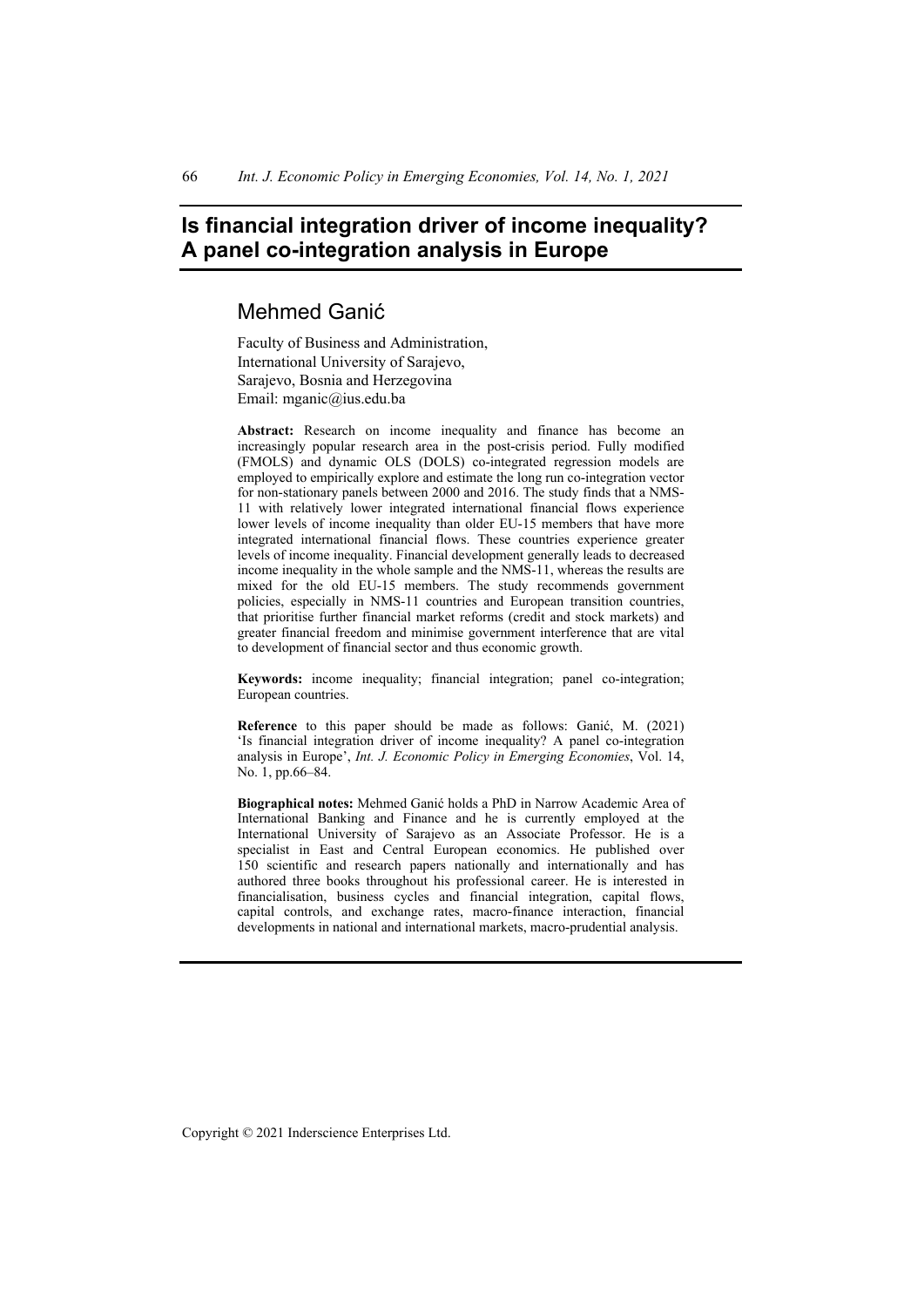### **1 Introduction**

A renewed interest in economic inequality has led a large body of empirical research over the last two decades. There are at least two reasons for this. The first reason is related to growing belief among scholars that economic convergence is only indirectly linked to inequalities. The second reason relates to more convincing evidence that indicates that inequality has risen in many countries in recent decades, and that in many of these cases, the rise has been quite sharp. Under these circumstances, many researchers have relied on already existing research to support their claims.

The relationship between income equality and growth is largely built around the paradigm of Kuznets (1955) study that showed how economic growth is associated with increased income inequality in pre-industrial societies. Inequality then decreases after these pre-industrial societies transition towards a more modern industrial societies.

In the 1990s and into the early 2000s, there was a renewed interest in re-examining the hypothesis of an inverted-U (or the Kuznets curve) as an economic phenomena. Most of the recent empirical studies are inspired by Kuznets's work that explored the relationship between growth and income inequality (Bigsten and Levin, 2000; Forbes, 2000; Cornia and Court, 2001 and others). Nevertheless, new evidence about the transition process and other research casts doubt on the validity of Kuznets's earlier hypothesis.

This study however does not seek to duplicate existing studies on growth-inequality. On the contrary, this study examines whether income inequality in European countries is a consequence of financial globalisation. More specifically, this study examines whether a level of international financial integration (IFI) and financial growth explain differences in income distribution – something that is much less explored in the recent literature. There are some well known factors that have caused sharp increases in global levels of income inequality. Having in mind that some of these 'traditional causes' of inequality, the focus of further research should be given to the 'new causes' of inequality. Many of these new causes are related to excessive expansion, cross border capital flows, and financial globalisation.

The role of IFI and financial globalisation cannot be ignored in any meaningful discussion about income inequality. Earlier empirical studies have paid little attention to the relationship between IFI and income distribution in Europe. Two studies done by Baiardi and Morana (2018a) and Akan et al. (2017) examined the relationship between financial development and income inequality, but not financial integration.

There are at least two important contributions with regards to the scope of this literature review. First, as will be further shown in the literature review, only a few previous studies have analysed the link between financial integration and inequality in European transition and postransition countries in the context of European Union. Although our findings indicate that deeper financial development is associated with higher levels of income inequality, while less efficient capital markets are associated with lower levels of income inequality, we concluded that financial markets of Europe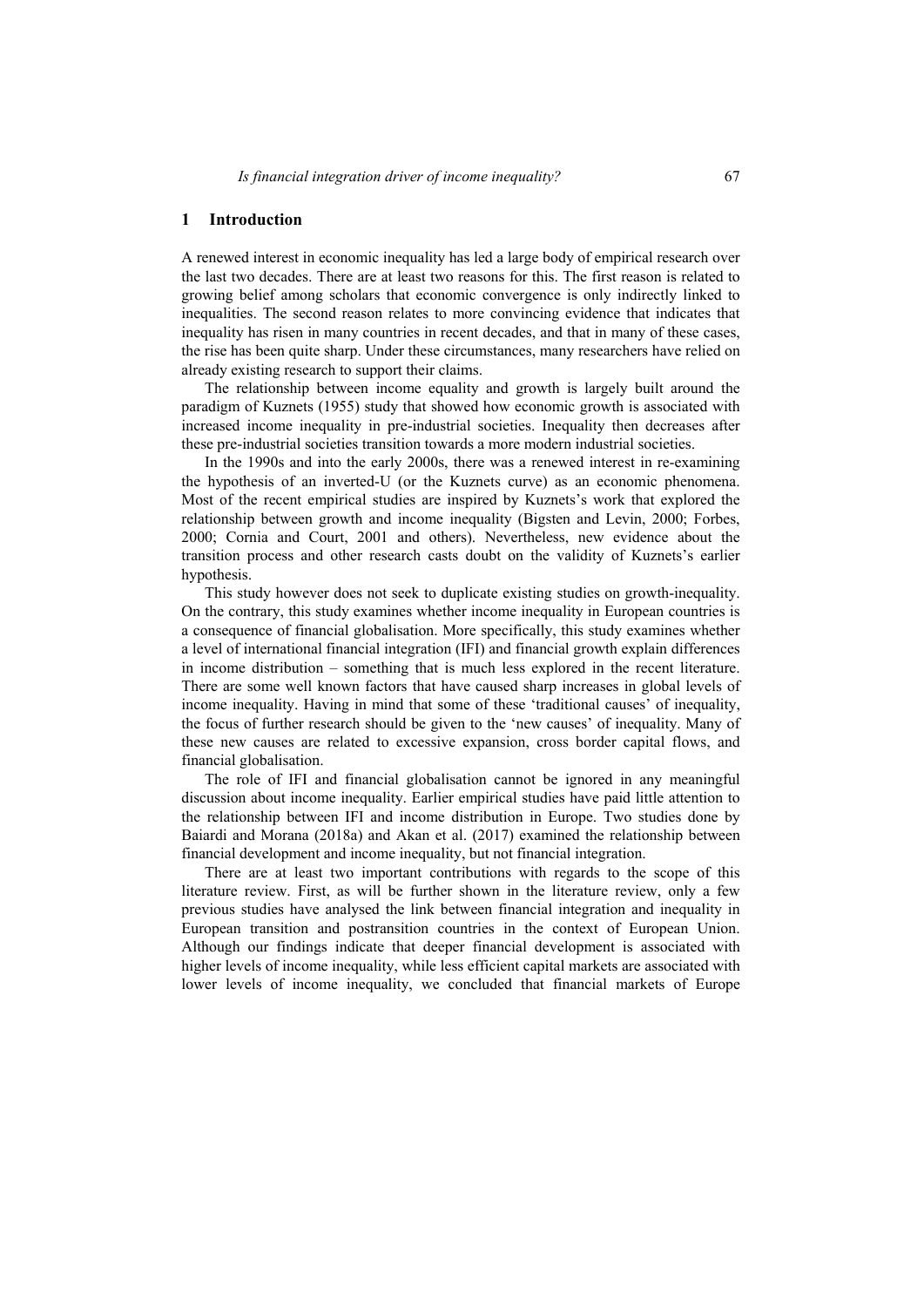transition countries are currently in an early stage of development and financial integration. The European transition countries thus far do not appear to be well-integrated with the rest Europe. Second, it provides possible policy recommendations for the current European transition and post-transition countries by extending the discussion about the relationship between financial integration and inequality. The discussion identifies the characteristics of the market that should be taken into consideration by officials, especially in European transition countries.

To our knowledge, there have not been any studies conducted thus far regarding the above aforementioned countries. This study fills the gap in the academic literature related to European transition and post-transition countries. The existing literature on this important topic is limited, mostly having focused on financial development (see Akan et al., 2017; Larrain, 2013; Halmos, 2011; Buba et al., 2019; Grimalda et al., 2010; Mihaylova, 2015). Indeed, little attention has thus far been paid to the financial integration-income inequality nexus.

#### **2 Literature review**

Even though income inequality is seen as a new research area, this review is not an exception. There is an extensive body of literature that investigates the nexus between financial development and income inequality.

In the early 1990s, the first empirical studies emerged regarding the relationship between financial development and income inequality. The U-shaped theory or nonlinear hypothesis was updated by Greenwood and Jovanovic (1990). Their study revealed a negative link between financial development and income inequality, but only in the initial phase of financial deepening. In parallel with this study, two other studies done by Banerjee and Newman (1993), Galor and Zeira (1993) and Demirguc-Kunt and Levine (2009) explained the importance of financial development in reducing the income inequality gap. Mills (2009) discussed how the globalisation effect reduced inequality in developing countries and how it facilitated in the rise of inequality in industrialised countries.

A vast literature has tried to identify the empirical relationship between financial integration and economic growth (Giannetti et al., 2002; Osada and Saito, 2010; Chen and Quang, 2012 and others). However, there has been not much on the potential effect IFI on income inequality, especially in European transition countries.

Most empirical studies (Kunieda et al., 2011; Quinn and Toyoda, 2008; Arteta et al., 2001) have documented the existence of a significant relationship between financial openness and income inequality.

The nexus between financial integration and income inequality has become an increasingly popular research area during the ages of financial globalisation and rising of cross border capital flows. In parallel with this recently observed trend in developed countries, the same trend can be found in emerging markets or developing countries. Nonetheless, these findings have yet to be resolved both from a theoretical and empirical perspective. Beyond the empirical perspective, the findings are not always conclusive.

The recent empirical studies can roughly be divided into two groups: the studies that examined selected regions and the studies that focused on solely one individual country. Among the empirical studies, Jung and Kim (2018) found that in underdeveloped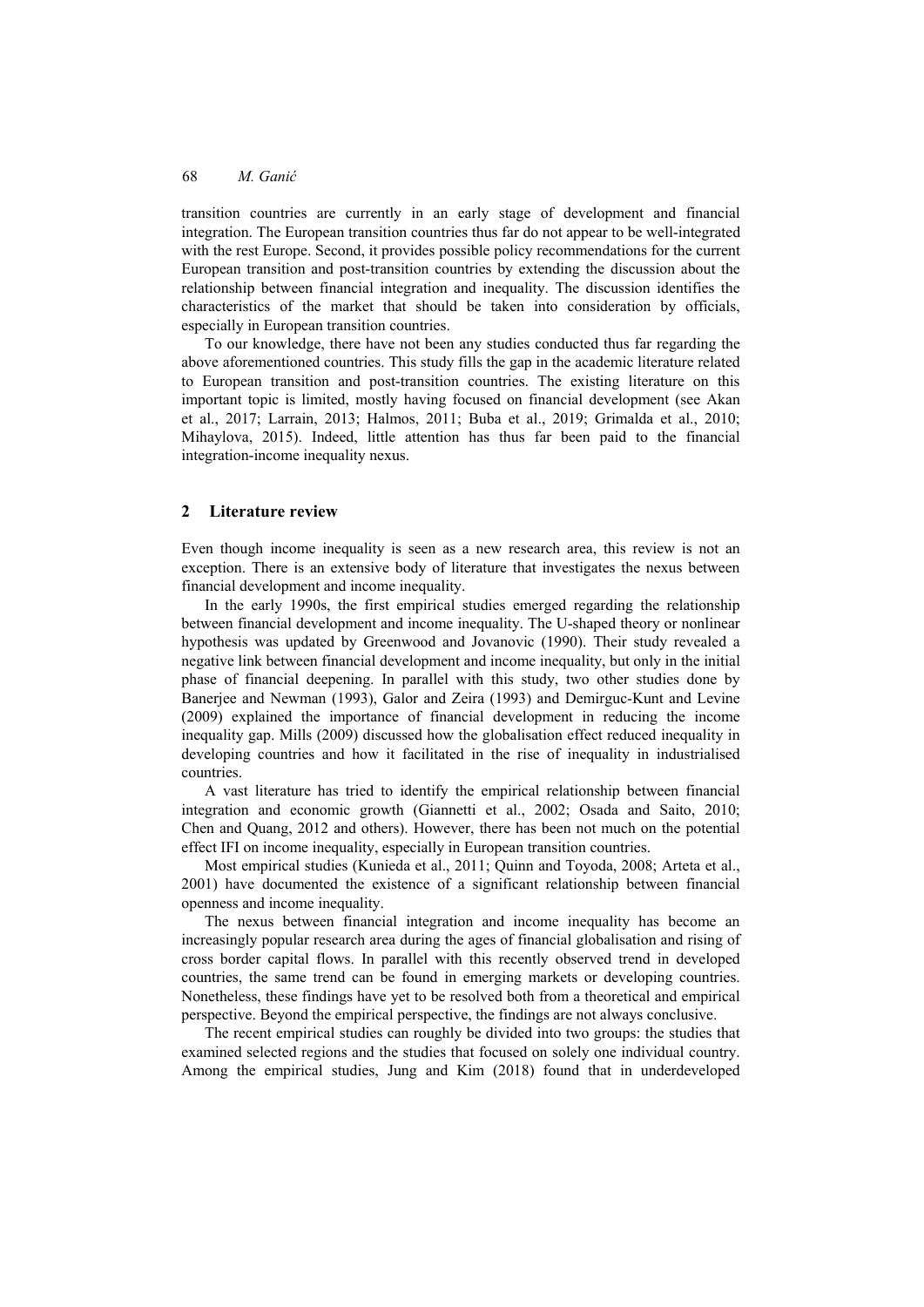financial markets, income inequality gets worse as financial markets open while in developed countries it is statistically insignificant. Similarly, Akan et al. (2017) confirmed the validity of the financial Kuznets curve hypothesis for 20 different EU countries between 1992 and 2013. Baiardi and Morana (2018a) did the same thing for 19 euro area countries.

Despite this, there remains some controversy and ambiguity regarding the link between financial development and economic growth. Some studies (Ang, 2008; Rehman et al., 2008; Law and Tan, 2009; Shahbaz and Islam, 2011; Satti et al., 2015) rejected the validity of the financial Kuznets curve hypothesis (the cases of Iran, Malaysia, Pakistan and Kazakhstan respectively).

Nafziger (1997) found evidence that foreign capital flows reduce income inequality and promote economic development because countries might consume more than they produce and invest more than they save, while Kim et al. (2011) observed that financial development and financial depth decrease income inequality, only if a country exceeds a certain level of financial development.

The results obtained by Adams and Klobodu (2017) also contributed to this line of research revealing that FDI flows increase income inequality in short and long run while remittances and external debt do not have a robust effect on the impact of income inequality. Further, in their study Cornia and Court (2001), Strange (1996) and Jaumotte et al. (2008) revealed that financial liberalisation, financial globalisation, the rise of international financial flows and FDI are associated with an increase of income inequality. The research of Kunieda et al. (2011) and Jauch and Watzka (2016) investigated the relationship between IFI and inequality. Their studies found that if any country is closed to the world financial market, inequality is narrowed. Inequality widens when a country's financial markets develops.

In exploring the effect of capital account liberalisation on income inequality measured by the Gini coefficient, Bumann and Lensink (2016) showed that income distribution is improved in countries with higher financial depth. Some studies have shown otherwise however. For instance, Haan and Sturm (2016) studied the link between financial liberalisation, financial development and income inequality with the purpose of updating the results from the previously done study of Bumann and Lensink (2016). They found opposite results showing that all finance variables increase income inequalities.

The recent studies (Inekwe et al., 2019; Erauskin and Turnovsky, 2019; Kunieda et al., 2011) have shown several statistically significant findings when testing IFI and inequality. In a panel of 37 Sub-Saharan African (SSA) countries, Inekwe et al. (2019) found that financial integration worsens income inequality.

Perhaps the most interesting case was studied by the Erauskin and Turnovsky (2019) who explored the nexus between financial integration and inequality in 96 countries between 1970 and 2015. They documented that higher levels of IFI are positively associated with more inequality. In a sample of 26 developed and 52 developing countries, Baek and Shi (2016) provide mixed evidence regarding the effects of financial integration on developed and developing countries. For instance, the find that financial integration seems to reduce income inequality in developed countries whereas it does the opposite in developing countries.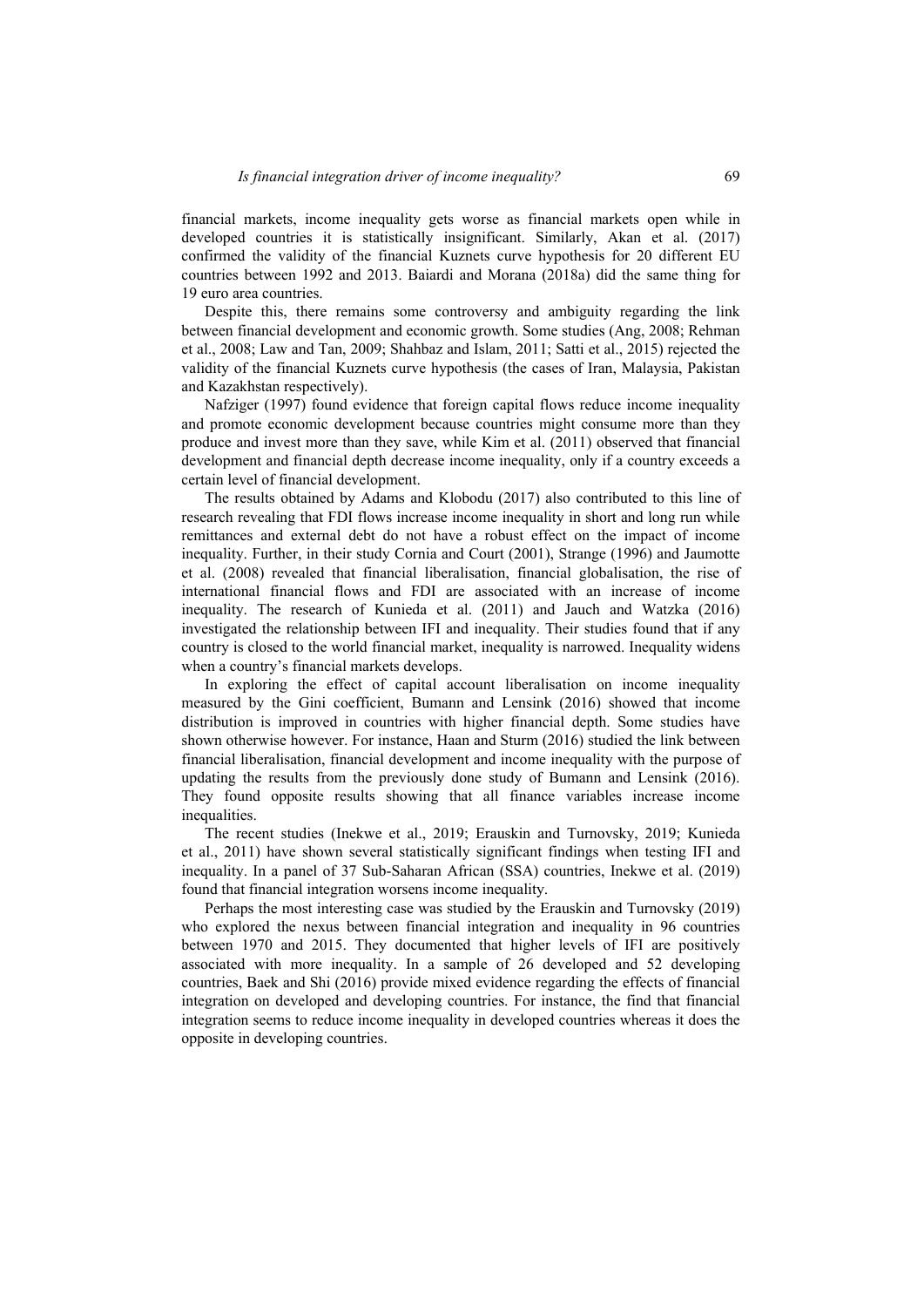| Author(s)                            | Time span     | Countries                                                                 | Econometric method                                       | Variables                                                                                                                                                                                          |
|--------------------------------------|---------------|---------------------------------------------------------------------------|----------------------------------------------------------|----------------------------------------------------------------------------------------------------------------------------------------------------------------------------------------------------|
| Jaumotte et al. (2008)               | 1981-2003     | 51 countries (20 advanced and<br>31 developing and emerging<br>countries) | Cross sectional regression<br>models                     | liabilities over GDP, capital stock and ICT capital, credit<br>Gini index, trade openness, total cross-border assets and<br>to the private sector, education, sectoral employment                  |
| Kunieda et al. (2011)                | 1985 to 2009  | 119 countries                                                             | GMM estimation                                           | GDP, log of per capita real GDP, total schooling index,<br>GDP, Gini coefficient, the ratio of private credit to the<br>Sum of total assets and total liabilities divided by the<br>political risk |
| Baek and Shi (2016)                  | 1990-2010     | 52 developing countries<br>26 developed and                               | Standard time series-cross<br>sectional regression model | Gini index, export and import as % of GDP, (IIP assets<br>+ IIP liabilities) / GDP, internet users per 100 people,<br>corruption index, GDPPC, education                                           |
| Bumann and Lensink<br>(2016)         | 1973-2008     | 106 countries                                                             | <b>GMM</b> estimation                                    | deposit rate, trade openness, schooling, population growth,<br>per capita GDP growth, inflation, age dependency ratio<br>Gini coefficient (UNIDO), financial depth, KAOPEN,                        |
| Haan and Sturm (2016)                | 1975-2005     | 121 countries                                                             | GLS and G2SLS estimates<br>Dynamic panel model,          | financial freedom, banking crisis dummy, KAOPEN, GDP<br>Gini coefficient (SWIID), private credit divided by GDP,<br>growth (annual %), economic globalisation                                      |
| <b>Baiardi</b> and Morana<br>(2018a) | 1985-2013     | 19 Euro area countries                                                    | GMM estimation, OLS                                      | Gini index, private credit to GDP, market capitalisation to<br>GDP and share of liquid liabilities                                                                                                 |
| Turnovsky (2019)<br>Erauskin and     | 1970 and 2015 | 96 countries                                                              | effects, GMM estimation<br>Pooled regression fixed       | liabilities, GDP per capita, trade openness, ICT capital<br>Gini coefficient (SWIID), total external assets and<br>services, financial liberalisation                                              |
| Mihaylova (2015)                     | 1990-2012     | 10 Central and Eastern Europe<br>(CEE)                                    | Fixed effects, regression<br>model                       | Gini index, FDI, GDPC, inflation, education and<br>government final consumption                                                                                                                    |
| Jung and Kim (2018)                  | 1995-2017     | 174 countries                                                             | <b>GMM</b> estimation                                    | government expenditure education, private credit to GDP<br>Gini coefficient, KAOPEN, GDP, inflation, enrolment<br>Market income Gini coefficient, disposable income                                |
| Asteriou et al. (2014)               | 1995-2009     | 27 European economies                                                     | <b>GMM</b> estimation                                    | capitalisation, stock market turnover, FDI, secondary and<br>ertiary education GDP, trade openness, employment<br>Gini index, capital account openness, stock market                               |
| Buba et al. (2019)                   | 1993-2014     | 31 European economies                                                     | The PMG approach                                         | rule of law, financial liberalisation, education attainment<br>Gini index, GDPPC growth rate, trade liberalisation,                                                                                |
| Cevik and Carro (2020)               | 1990-2018     | 29 European transition<br>economies                                       | GMM estimation and                                       | development, tax revenue, government spending, income<br>tax, education and health spending, trade openness<br>Net Gini (SWIID), real GDP per capita, financial                                    |
| Source: Compiled by the authors      |               |                                                                           |                                                          |                                                                                                                                                                                                    |

**Table 1** The review of selected empirical studies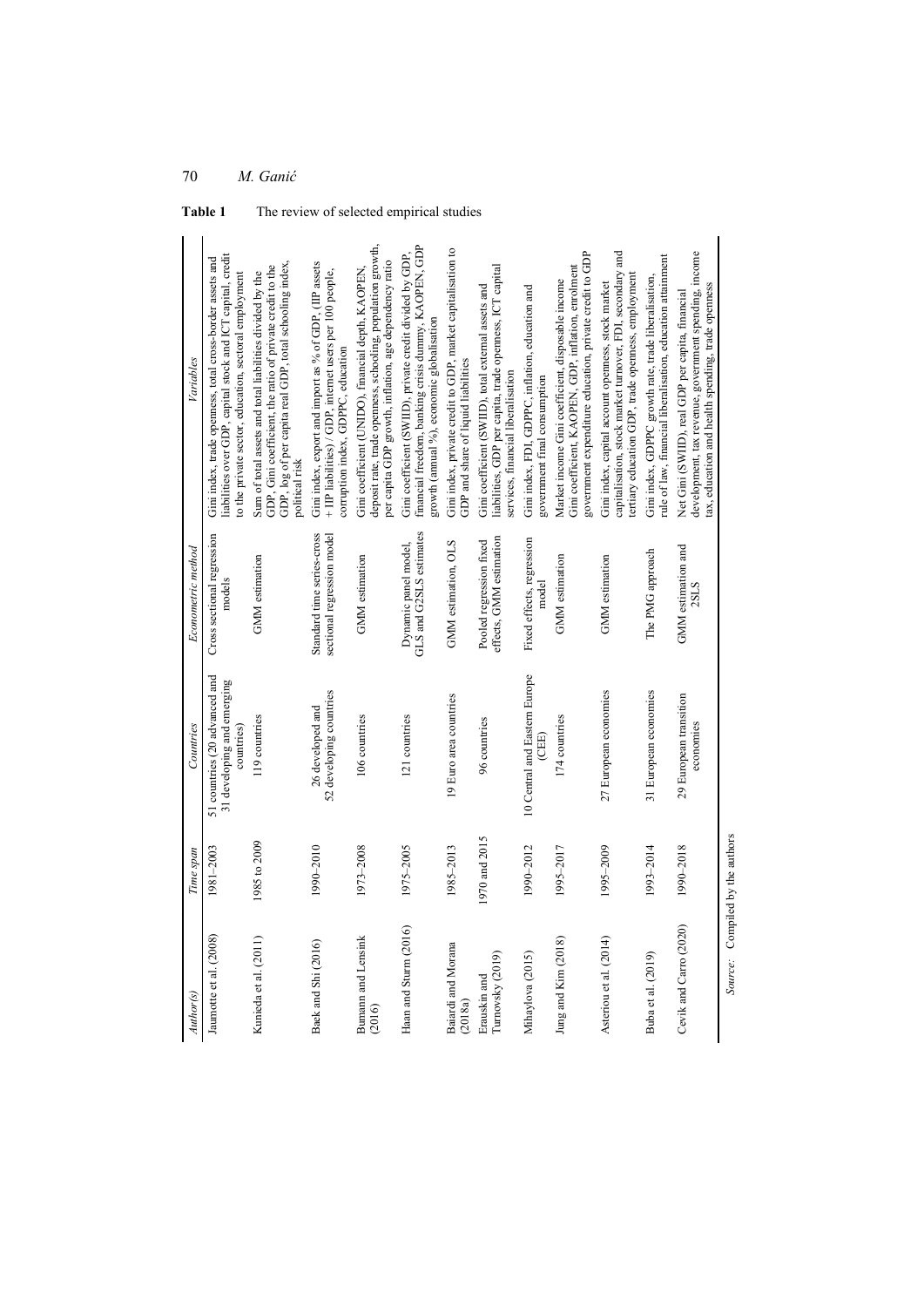There have only be a few previous studies on the financial integration and inequality nexus in NMS-11 countries. They had mostly been examined as part of the EU countries such as the Baiardi and Morana (2018a), Asteriou et al. (2014), Larrain (2013), Cevik and Carro (2020), Halmos (2011), Buba et al. (2019), Grimalda et al. (2010) and Mihaylova (2015) and for ten Central and Eastern Europe countries (Bruno et al., 2004; Franco and Gerussi, 2010). For instance, Baiardi and Morana (2018a) found that countries with higher levels of financial development stimulate growth and more equal distributions of income in 19 EU countries EU countries between 1985–2013, while Asteriou et al. (2014) found that capital account openness is related to increased income inequality in EU 27 countries; Larrain (2013) found increased wage inequalities in Eastern European countries with high financial needs, while Halmos (2011) found a positive and significant relationship between the rise of income inequality and rises of FDI flows in 15 Eastern European Countries between 1991 and 2006 while Mihaylova (2015) found divergent trends between ten different Central and Eastern Europe countries between 1990–2012. Similarly, Buba et al. (2019) revealed interesting findings for 31 European countries by exploring the effect of financial liberalisation on income inequality. They found that a 1% increase in financial liberalisation lead to a 0.237% increase in income inequality in 17 Northern and Western Europe countries. There was a 0,134% increase in 14 Southern and Eastern Europe countries. On the contrary, there are two empirical studies that could not find any relationship between FDI and income inequality in Central and Eastern European countries (Bruno et al., 2004; Franco and Gerussi, 2010). The sample of post‐Soviet Union transition economies was divided into two groups: new EU member states (NMS) and South Eastern European countries. Grimalda et al. (2010) found a stronger FDI-income inequality enhancing effect only in NMS.

#### **3 Methodology and data**

Unlike the other recent empirical studies listed in the literature review section that focused on the nexus between IFI, financial development and income inequality, our research explores the long run relationship between these variables. As discussed earlier, there are various econometric models used to calculate IFI, financial development and income inequality. Most recent studies, have focused on cross section and dynamic panel data analysis. There are a limited number of empirical studies that have explored the long run relationship between countries with relatively lower (higher) levels of IFI and income inequality using the panel co-integration technique.

This study employs an unbalanced panel dataset that covers the following 36 national economies: the old EU-15 members (Austria, Belgium, Greece, Germany, Finland, France, Denmark, Ireland, Italy, Luxemburg, Netherlands, Portugal, Sweden, Spain, the UK), new EU member states – the so-called 'NMS-11' (countries that joined the EU after 2000: Estonia, Latvia, Lithuania, Poland, Czech Republic, Slovakia, Hungary, Slovenia, Bulgaria, Romania, Croatia) and ten the European transition countries (Albania, Armenia, Moldova, Bosnia and Herzegovina, Serbia, Georgia, Ukraine, Montenegro, Belarus, and FYR Macedonia) between 2000 and 2016. Data gathered from these cases were then separated into subsamples. The specification of our model is based on previous research initiated by Kunieda et al. (2011) and Jung and Kim (2018) in order to test our hypothesis that IFI widens inequality if a country is highly open to world financial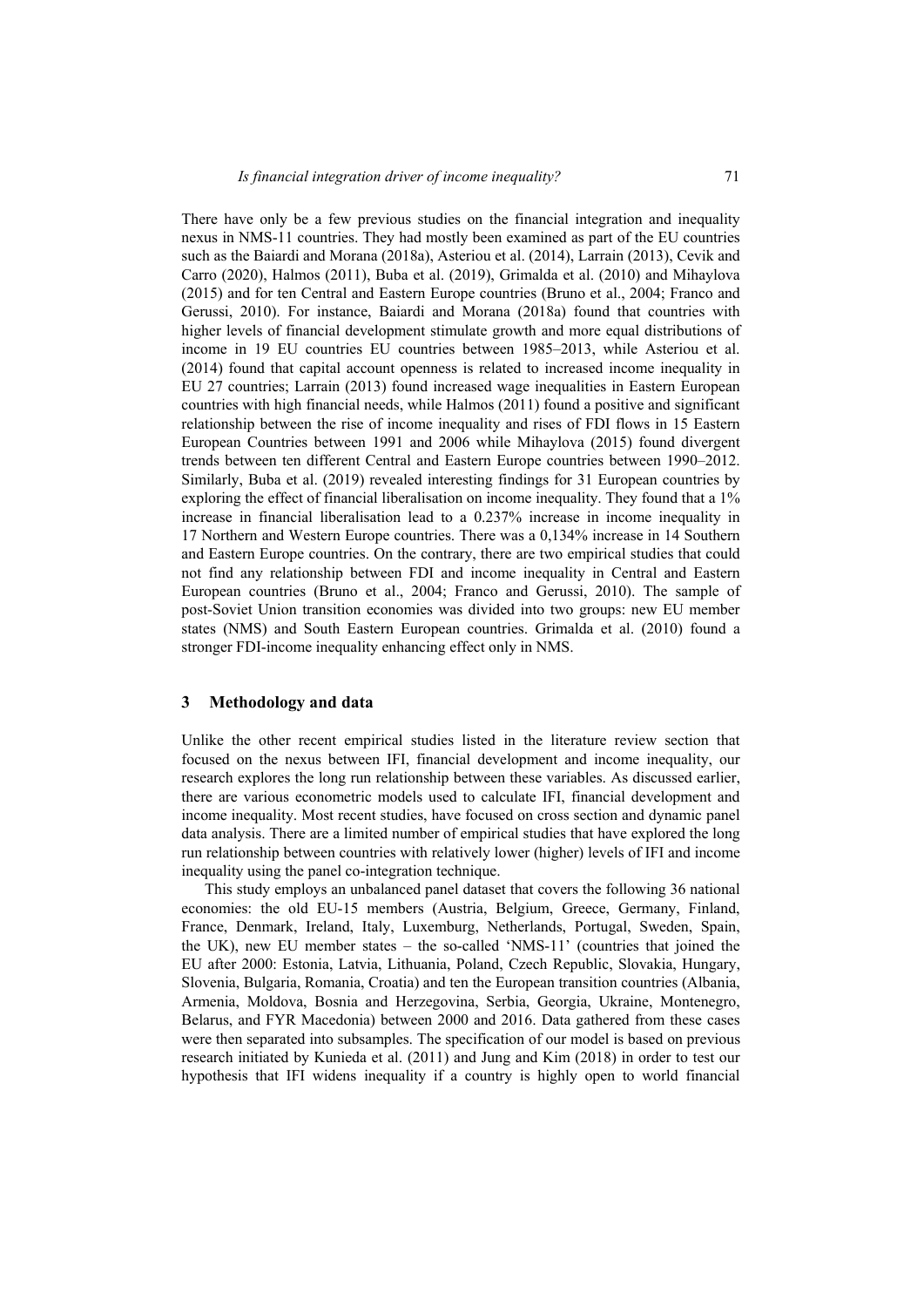markets. On the other hand, inequality is narrowed if a country is strongly closed to the world financial markets.

The following set of variables shown in equation (1) determines our model:

Inequality =  $f$ (Financial integration, Finance development, (1) Financial openness, Gdppc, infl)

The dependent variable, market income inequality, refers to the Gini coefficient employed pre-tax and pre-transfer income of household in each country (SWIID) developed by Solt (2009, 2019). This variable was also used in the study done by Kunieda et al. (2011), Inekwe et al. (2019) and Erauskin and Turnovsky (2019) amongst others, and might be a good candidate to measure the income (in)equality.

Other variables employed in this study are mostly used in any form in the recent empirical studies as follows: the variable 'IFI' is measured by total foreign assets (Lane and Milesi-Ferretti, 2007) divided by GDP and is related to the literature that explores the link between financial integration and income inequality. This explanatory variable is also a good candidate for the being the reason of income (in)equality because some recent studies Jaumotte et al. (2008), Kunieda et al. (2011), Baek and Shi (2016) and Erauskin and Turnovsky (2019) utilised a similar variables. Those explanatory variables (total cross border assets and liabilities to GDP and TA + TL / GDP) were initially included in our model, but their effects were not robustly estimated. Accordingly, we included a variable 'total foreign asset' divided by GDP (Lane and Milesi-Ferretti, 2007) – later updated and extended to measure levels of financial integration.

Our research relies on the variable 'financial freedom' from the heritage index of economic freedom to measure financial openness. Although in some countries or regions the impact of financial openness is ambiguous [Furceri and Loungani (2015) stand in contrast to the findings of Kunieda et al. (2011), Quinn and Toyoda (2008), Arteta et al. (2001) and Buba et al. (2019)] we include a new variable, 'financial freedom' (measure a country's banking efficiency and independence from government control and interference in the financial sector), as done similarly (Haan and Sturm, 2016).

Financial development is proxied by the ratio of domestic credit to GDP and stock market capitalisation to GDP to measure the level of financial development in the selected countries. These two variables are included in our model because some recent studies, Jung and Kim (2018), Jaumotte et al. (2008), Law and Tan (2009), Asteriou et al. (2014), Cevik and Carro (2020), Bumann and Lensink (2016) and Baiardi and Morana (2018b) also utilised them in their models to determine the impact of financial development on income inequality.

We also included a some control variables (GDP per capita and inflation) in order to control the effect of economic development on inequality. This will help us in determinating inequality changes across the countries over time used in previous studies (Law and Tan, 2009; Jung and Kim, 2018; Kunieda et al., 2011; Asteriou et al., 2014; Mihaylova, 2015; Buba et al., 2019; Cevik and Carro, 2020). Some other possible explanatory variables (capital openness – the Chinn-Ito index, IFI as  $TA + TL / GDP$ ) were initially included in our model, but their effects were not robustly estimated.

Before continuing with our analysis, the stationary of all variables used in our analysis should be established. As noted by Granger and Newbold (1974) and Phillips (1986), the use of non-stationary variables can result in spurious regression. There are several methods for testing unit roots in panel data. Based on Maddala and Wu (1999),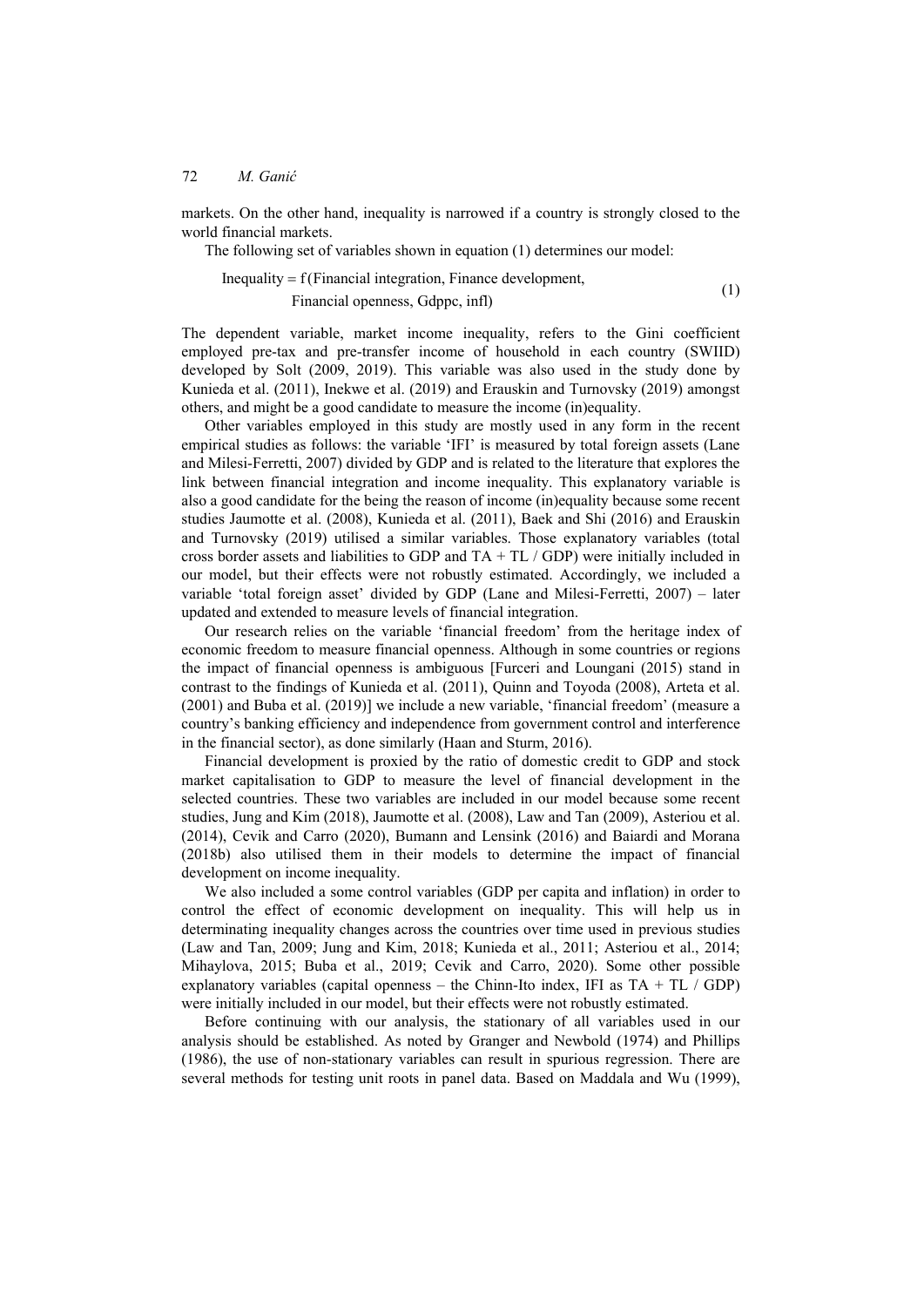we employ augmented Dickey-Fuller (ADF) and Phillips-Perron (PP) tests and Im, Pesaran and Shin (IPS) tests as proposed by Im et al. (2003) with the aim to ensure robustness of our results. As such, if non-stationary data are identified, the next step is to examine the presence of co-integration. Kao (1999) spurious regression and residual-based tests for co-integration in panel data is applied.

For the purpose of further analysis, two panel co-integration tests (Pedroni, 2004, 1999; Kao, 1999) based on the Engle-Granger 2 steps co-integration procedure (1987) are used. Pedroni (1999) uses seven different residual panel co-integration tests. The first four are within dimension-based and the rest are between dimensions of residual-based panel statistics. The within dimension-based co-integration tests for the testing of the null hypothesis can be expressed as follows:

$$
H_0: \gamma_i = \gamma < 1 \tag{2}
$$

Co-integration regression residuals are taken from the general case:

$$
Y_{i,t} = \alpha_i + \delta_i t + \beta_{1i} x_{1i,t} + \beta_{2i} x_{2i,t} + \cdots + \beta_{Mi} x_{Mi,t} + \varepsilon_{i,t}
$$
\n(3)

The Kao (1999) test refers to residuals from static regression with fixed effects, which include potentially co-integrated variables, retrieves residuals to test whether a unit root exists via the ADF test. The starting point of the Kao (1999) panel co-integration tests are expressed as follows:

$$
Y_{i,t} = X'_{it} \beta + Z'_{it} \gamma + \varepsilon_{i,t}
$$
\n
$$
\tag{4}
$$

where variables  $Y_{i,t}$  i  $X'_{it}$  are integrated I(1), and suggested to employ DF and ADF tests to check the stationarity of residuals  $\hat{\mathbf{e}}_{i,t}$  from co-integration regression I(1) for  $\rho$ -panel and ρ-group statistics as follow:

$$
\hat{\mathbf{e}}_{i,t} = \rho \mathbf{e}_{i,t-1} + \varepsilon_{i,t} \tag{5}
$$

where i denotes country and t times,  $\hat{e}_{i,t}$  is the estimated residual from regression, while  $\varepsilon$ <sub>i,t</sub> is error term.

The null hypothesis of no integration is expressed as follows:

$$
H_0 := 1 \text{ for all } i, \text{ while alternative hypothesis is defined as } H_1: \rho < 1 \tag{6}
$$

So, the null hypothesis of no integration (the residuals from the estimated regression are non-stationary-they have a unit root), is tested against the alternative hypothesis (H1 – the residuals from the estimated regression are stationary).

To produce consistent estimations, we follow Kao and Chiang (2001) and use the dynamic OLS (DOLS) estimator and FMOLS estimator as shown below:

$$
\widehat{\beta_{\text{DOLS}}} = \sum_{i=1}^{N} \bigg[ \sum_{t=1}^{T} Z_{it} \cdot Z_{it}' \bigg]^{-1} \bigg[ \sum_{t=1}^{T} Z_{it} Z_{it}^{\wedge} \bigg] \tag{7}
$$

$$
\widehat{\beta_{\text{FMOLS}}} = \left[ \sum_{i=1}^{N} \sum_{t=1}^{T} \left( x_{it} - \overline{X_{it}} \right)^{r} \right]^{-1} \left[ \sum_{i=1}^{N} \left( \sum_{t=1}^{T} \left( x_{it} - \overline{X_{it}} \right) Y_{it}^{2} \right) + T y_{i} \right]
$$
(8)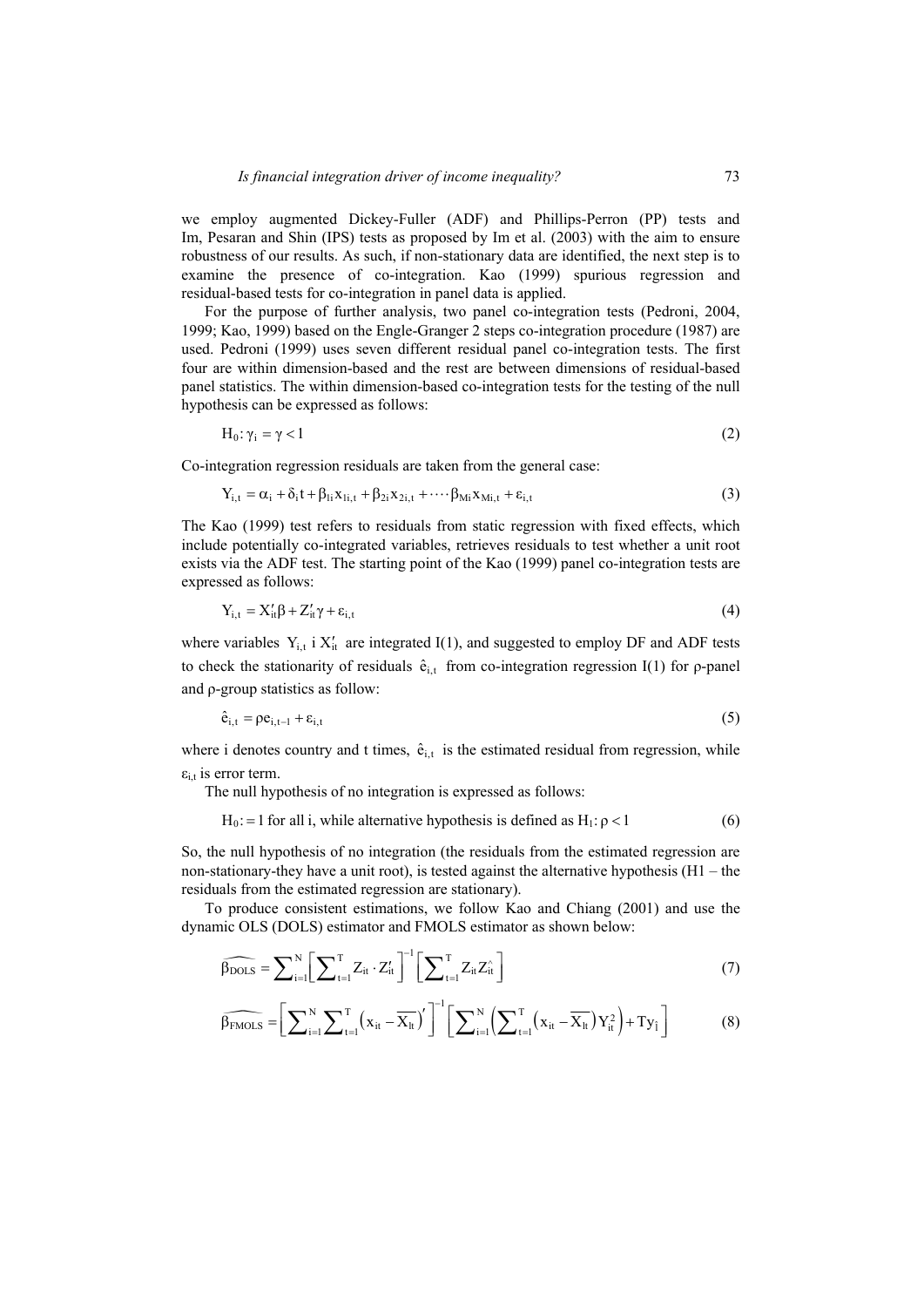where  $Y_i$  refers to the serial correlation term, while  $Y_{it}^2$  represents the transformation of  $Y_{it}$  in order to eliminate any endogeneity problems. In line with previous models, a model used in this study is:

$$
Y_{i,t} = \beta_0 + \beta X_{i,t} + \sum_{j=-q}^{p} C_{i,j} \Delta X_{i,t-j} + \varepsilon_{i,t}
$$
 (9)

where in  $i = 1, ..., 36$  and refers to sample countries and  $t = 1, ..., 17$ , the sample years. Y is the dependent variable.  $\beta_0$  is the fixed effects and  $\beta$  is the long run effect a change in X on Y. X represents the explanatory variables. The first difference lags and lead are represented by  $p$  and  $q$  respectively, and  $C_{i,j}$  represents the lag or lead coefficient of explanatory variable at first difference. Finally,  $\varepsilon_{i,t}$  is the error term.

### **4 Empirical findings**

The results of unit root tests for several types of different tests (IPS, ADF-Fisher, and PP-Fisher, Levin, Lin and Chu) at level and the first difference are shown in Table 2. Our findings suggest that for the whole sample and NMS-11 all variables are integrated at  $I(1)$ . Interestingly, the results of unit root tests suggests that at  $1\%$  and  $5\%$  significance levels except for gini mkt ln for the European transition countries in level under ADF-Fisher and IPS statistics. Other statistics for the European transition countries (PP-Fisher and LLC) confirm the presence of a panel unit root. Further, we check whether there is a long run relationship to control the econometric specification.

Following these results, we confirmed the existence of co-integration between the time series of panels and estimate a co-integration regression equation. Table 3 shows results of both Pedroni's co-integration and Kao tests.

The Pedroni's test employs within and between group tests to examine whether the panel data are co-integrated, while the Kao test is based on the assumption that the individual units are homogeneous. The results of the Pedroni and Kao test statistics suggest that the null hypothesis of no co-integration is rejected for the whole sample of old EU-15 members and NMS-11, while the variables for European transition countries are not shown to be co-integrated.

In fact, our two panel co-integration tests provided strong evidence of a co-integrating relationship among the test variables for the whole sample, old EU-15 members and NMS-11 at 1% and 5% significance levels thus satisfying the preconditions for applying of the co-integration model estimation. In the case of European transition countries, Pedroni's within and between group test statistics imply that the variables are not integrated. Also, the findings of Kao's residual co-integration test provides strong evidence that the null hypothesis of non-existence of co-integration can be rejected in favour of the alternative hypothesis (panels in the data are co-integrated with the exception of European transition countries).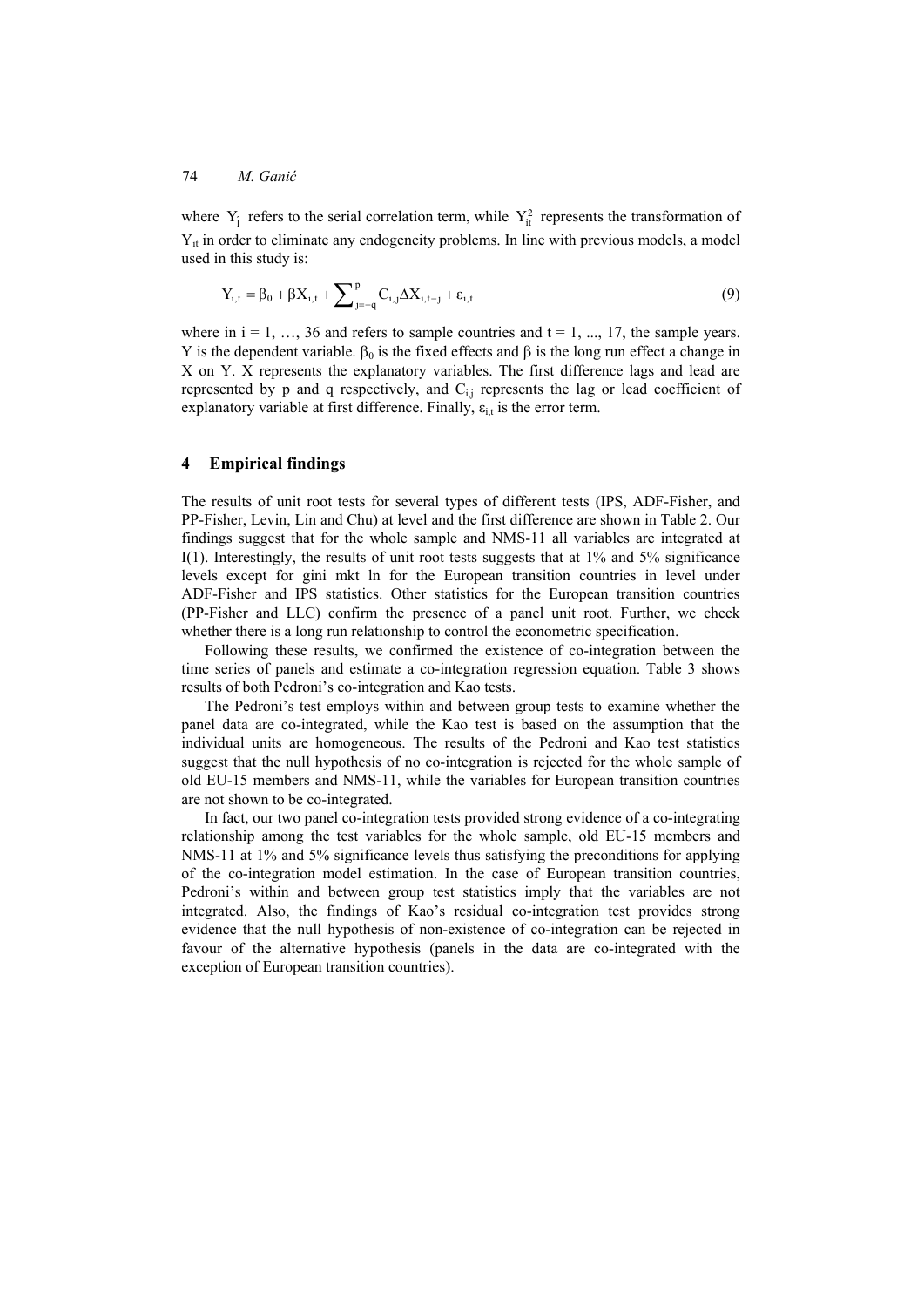|                 |              |              |              | Whole sample        |              |              |                  |              |
|-----------------|--------------|--------------|--------------|---------------------|--------------|--------------|------------------|--------------|
|                 |              | Level        |              |                     |              |              | First difference |              |
|                 | ADF-Fisher   | PP-Fisher    | LLC          | PS                  | ADF-Fisher   | PP-Fisher    | ЦC               | PS           |
| gini_mkt In     | 130.506***   | 407.389***   | $-8.573***$  | $-4.285***$         | 103.116***   | 136.840***   | $-4.430***$      | $-2.769***$  |
|                 | 48.354       | 70.952       | $-3.059***$  | 2.273               | 362.158***   | 627.022***   | $-16.881***$     | $-16.013***$ |
| <b>FINFREED</b> | 64.121**     | 54.244*      | $-4.961***$  | $-2.793***$         | 49.106***    | 60.590***    | $-3.077***$      | $-3.665***$  |
| <b>STCAP</b>    | 119.849***   | $120.903***$ | $-4.3128***$ | $-3.892***$         | 188.004***   | 200.995***   | $-11.882***$     | $-8.108***$  |
| DCREDIT         | 98.32**      | 77.542       | $-6.702***$  | $-2.092***$         | $125.551***$ | 224.724***   | $-4.39174***$    | $-3.886***$  |
| <b>INFL</b>     | $143.473***$ | 205.616***   | $-15.670***$ | $-6.442***$         | 378.063***   | 697.768***   | $-21.338***$     | $17.234***$  |
| ln GDP          | 129.045***   | 176.914***   | $-9.533***$  | $-4.63$ ***         | 10.462***    | 176.165****  | $-6.0196***$     | $-3.593***$  |
|                 |              |              |              | Old EU-15 countries |              |              |                  |              |
|                 |              | Level        |              |                     |              |              | First difference |              |
|                 | ADF-Fisher   | PP-Fisher    | LLC          | PS                  | ADF-Fisher   | PP-Fisher    | ЦC               | PS           |
| gini_mark In    | 53.762***    | 314.255***   | $-5.258***$  | $-2.508***$         | 43.874 ***   | $67.222**$   | $-3.176***$      | $-2.252**$   |
|                 | 25.894       | 27.840       | $-3.107***$  | 0.424               | 191.856***   | 275.119***   | $-12.606***$     | $-13.259***$ |
| <b>FINFREED</b> | 4.196        | 4.258        | $-0.056$     | $-0.027$            | 23.692 ***   | $17.463***$  | $-5.644***$      | $-3.770***$  |
| <b>STCAP</b>    | 72.203***    | 83.446***    | $-3.872***$  | $-4.2813***$        | 115.192***   | $19.817***$  | $-10.610***$     | $-7.805***$  |
| DCREDIT         | 48.348**     | 43.098*      | $-1.129$     | $-2.292**$          | 44.556**     | $125.223***$ | $-5.382***$      | $-1.864**$   |
| <b>INFL</b>     | 51.844 ***   | 52.945****   | $-4.258***$  | $-2.384***$         | 136.405***   | 309.323***   | $-11.791***$     | $-9.315***$  |
| ln GDP          | 6.499        | 1.318        | $-2.181$     | 3.695               | $151.025***$ | 230.964***   | $-12.460***$     | $-11.204***$ |

**Table 2** Panel unit root tests

Source: Author's calculation *Source:* Author's calculation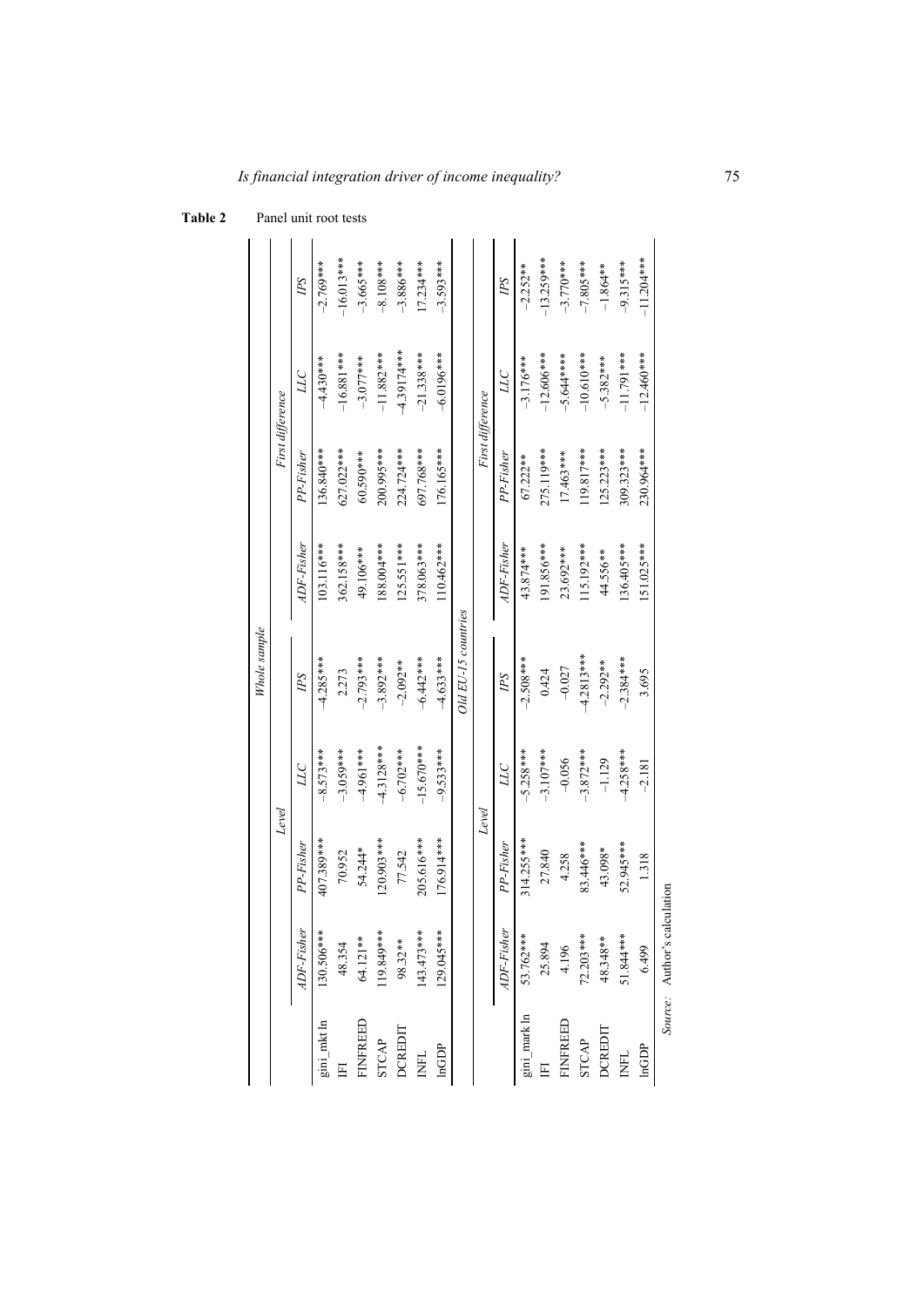|                 |                              |             |              | European transition countries |              |                  |              |              |
|-----------------|------------------------------|-------------|--------------|-------------------------------|--------------|------------------|--------------|--------------|
|                 |                              |             | Level        |                               |              | First difference |              |              |
|                 | ADF-Fishe                    | PP-Fisher   | LLC          | PS                            | ADF-Fisher   | PP-Fisher        | ЦL           | PS           |
| gini_mark In    | 35.319**                     | 47.405***   | $-5.809***$  | $-2.48626***$                 | 25.742       | 47.690***        | $-2.146***$  | $-0.781$     |
| Ë               | 7.6034                       | 24.118      | 0.467        | 2.23766                       | 70.046***    | 160.936***       | $-6.469***$  | $-5.807***$  |
| <b>FINFREED</b> | 26.109*                      | 27.291**    | $-4.003**$   | $-1.72501***$                 | $12.606**$   | 13.989**         | $-1.825***$  | $-1.698**$   |
| <b>STCAP</b>    | 19.367                       | 25.496*     | $-0.610$     | $-0.79897$                    | 27.165**     | 40.938***        | $-1.949**$   | $-1.915**$   |
| DCREDIT         | 25.816                       | 11.478      | $-3.029***$  | $-0.61156$                    | 33.334**     | 48.455***        | $-2.816***$  | $-2.194**$   |
| <b>DATE</b>     | 57.178***                    | 90.265***   | $-17.035***$ | $-6.89357***$                 | $131.177***$ | 194.938***       | $-14.253***$ | $-11.771***$ |
| InGDP           | 26.825                       | 56.067***   | $-5.545***$  | $-1.48751*$                   | $-1.296$     | $-0.576***$      | 21.129*      | 47.053       |
|                 |                              |             |              | <b>II SNN</b>                 |              |                  |              |              |
|                 |                              |             | Level        |                               |              | First difference |              |              |
|                 | ADF-Fisher                   | PP-Fisher   | LLC          | PS                            | ADF-Fisher   | PP-Fisher        | ЦI           | PS           |
| gini_mark In    | 44.875 ***                   | 43.610***   | $-5.168***$  | $-2.818***$                   | 37.951**     | 39.020**         | $-2.968***$  | $-2.247**$   |
| Ë               | 14.856                       | 18.993      | $-1.336*$    | 1.479                         | 100.255 ***  | 190.968***       | $-8.417***$  | $-7.960***$  |
| FINFREED        | 55.608***                    | 22.695      | $-5.896***$  | $-5.923***$                   | 36.499***    | 46.601***        | $-2.496***$  | $-3.269***$  |
| <b>STCAP</b>    | 27.397                       | 15.576      | $-2.413***$  | $-1.183$                      | 53.645**     | 50.699***        | $-6.316**$   | $-4.086**$   |
| <b>DCREDIT</b>  | 43.316***                    | 22.971      | $-5.804***$  | $-2.641***$                   | 49.743****   | 51.046***        | $-5.293***$  | $-3.320***$  |
| <b>INFL</b>     | $61.356***$                  | $62.405***$ | $-9.407***$  | 4.605***                      | 127.688***   | 193.507***       | $-11.596***$ | $-10.523***$ |
| lnGDP           | 27.558                       | 56.370***   | $-5.628***$  | $-1.515*$                     | 62.034***    | 59.458****       | $-7.579***$  | $-4.999***$  |
|                 | Source: Author's calculation |             |              |                               |              |                  |              |              |

*ć*

76 *M. Gani*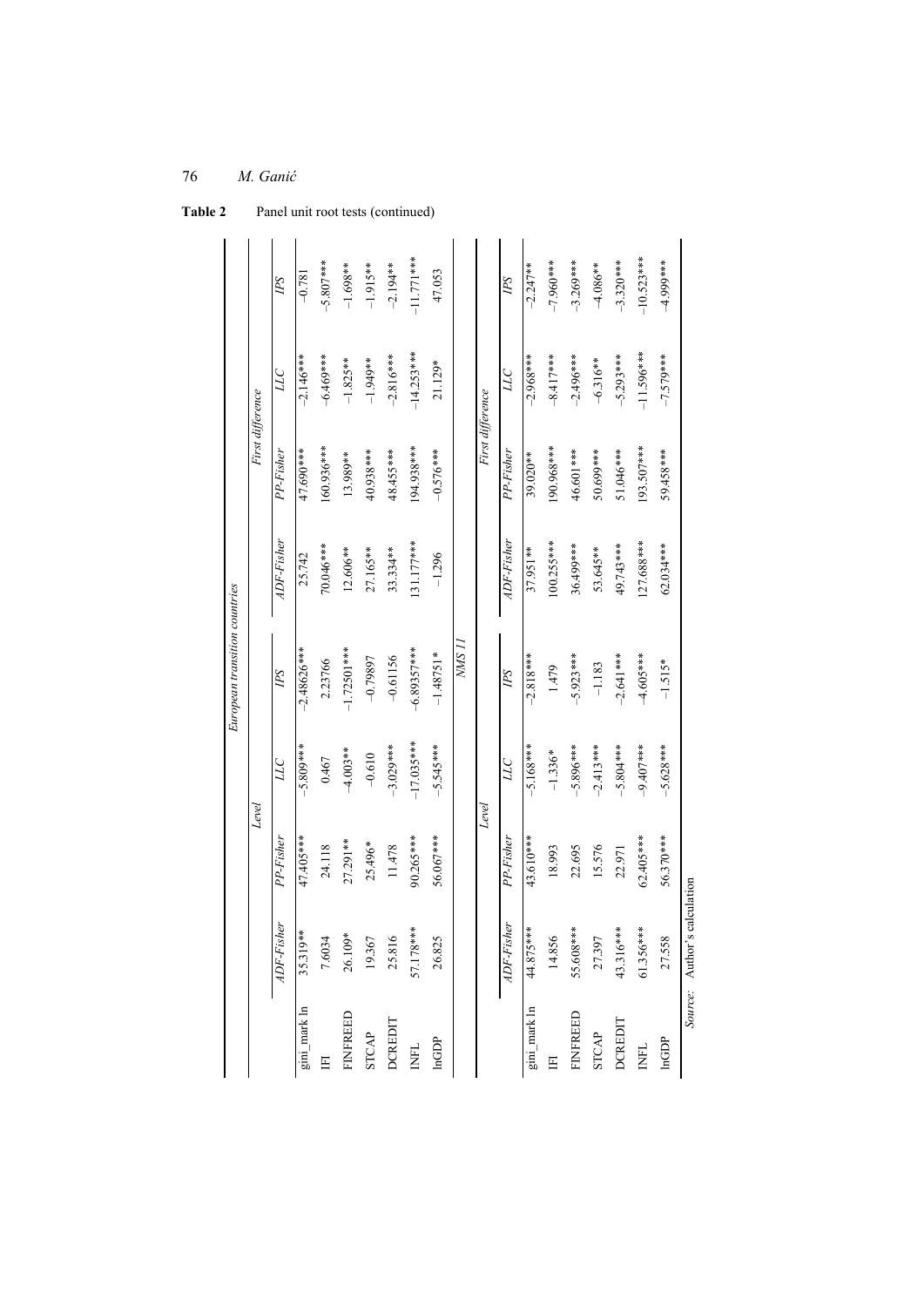**Table 3** Panel co-integration tests

|                             | Whole sample                       |                                                                                                        | $Old EU-15$                        | European transition countries      |       |                                    | NMS-11          |
|-----------------------------|------------------------------------|--------------------------------------------------------------------------------------------------------|------------------------------------|------------------------------------|-------|------------------------------------|-----------------|
|                             | Within-dimension Between-dimension |                                                                                                        | Within-dimension Between-dimension | Within-dimension Between-dimension |       | Within-dimension Between-dimension |                 |
| ADF statistics $-2.575***$  | $-3.069***$                        | $-2.672***$                                                                                            | $2.176**$                          | 0.099                              | 0.339 | $-2.994***$                        | $-3.261***$     |
| $-2.273**$<br>PP statistics | $-6.958***$                        | $-5.161***$                                                                                            | $-6.639***$                        | 0.121                              | 0.111 | $-3.660***$                        | $-7.659***$     |
| Kao test                    | statistics<br>Test                 |                                                                                                        | Test statistics                    | Test statistics                    |       |                                    | Test statistics |
| t-statistic                 | $-1.885295***$                     |                                                                                                        | $-1.988642**$                      | $-1.236953$                        |       |                                    | $-2.393025***$  |
|                             |                                    | Notes: ***, ** and * indicates rejection of the null hypothesis at $1\%$ , 5% and $10\%$ respectively. |                                    |                                    |       |                                    |                 |
|                             | Source: Author's calculation       |                                                                                                        |                                    |                                    |       |                                    |                 |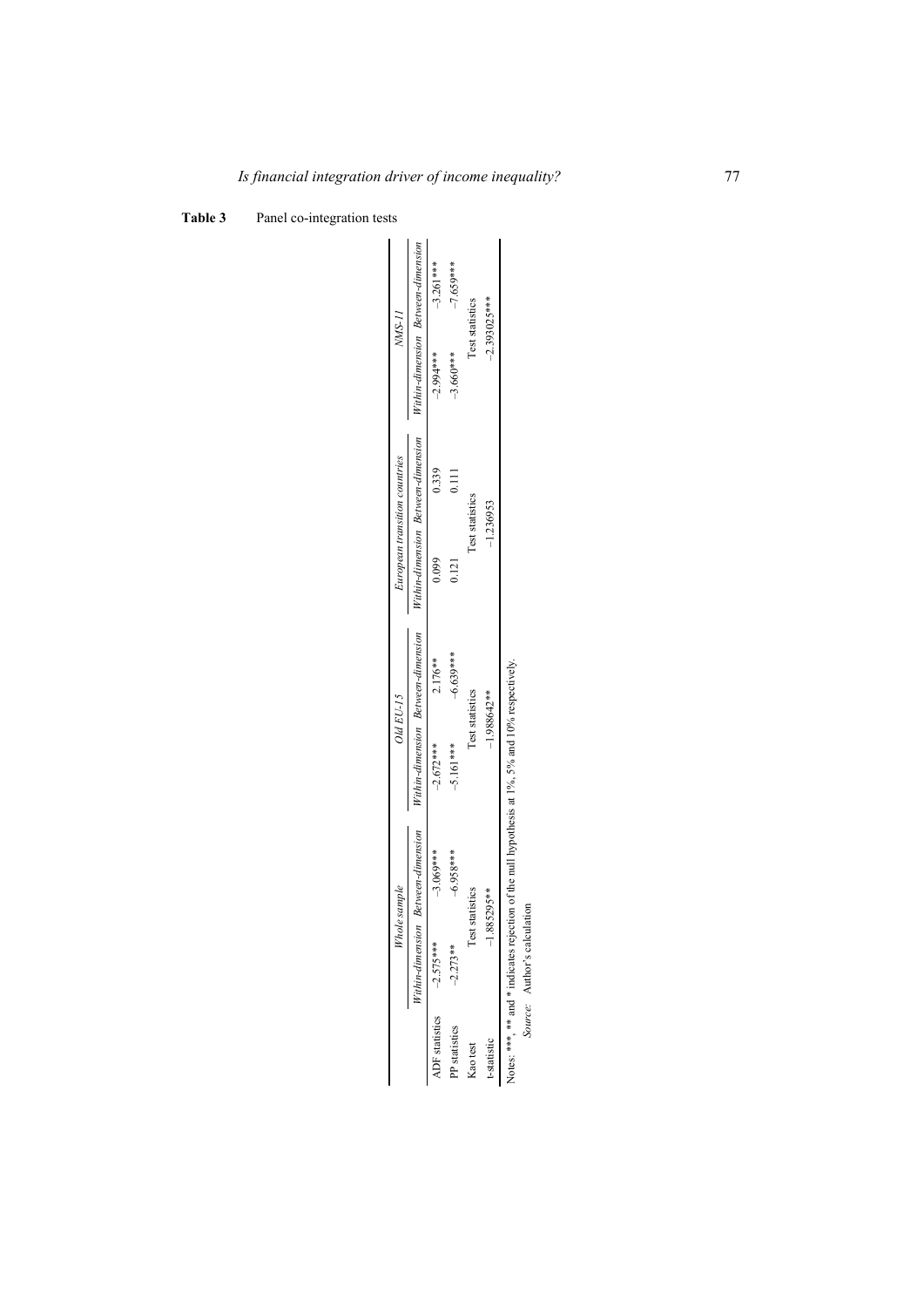Thus, the results of the Pedroni and Kao test statistics confirm the long run relationship amongst tested variables (income inequality, domestic credit, stock market capitalisation, financial openness, financial integration, GDP per capita and inflation) and they move together in the long run. The results of DOLS and FMOLS estimations shown in Table 4 are quite mixed for three sub-panels while the size of the coefficients is very similar.

The findings of the research reveal that the variables DCREDIT and STCAP appear to have an inverse effect on inequality in NMS-11 while it does the opposite in the case of old EU-15 countries. While private credit seems to decrease inequality in the whole sample and new EU-11 members, estimation results for the panel old EU-15 members seem to indicate an increase in inequality. It can be explained by the fact that it represents the different levels of financial development and financial deepening in the country sub-samples. At the level of NMS-11, the variables: DCREDIT and STCAP are found to be significant at the 10% significance level (according to the panel DOLS model) and the 5% significance level (according to the panel FMOLS model) while at the level of the whole sample 1% in determination of income inequalities. When examining panel group statistics for the whole sample, we found that the estimated results for the both models are not in agreement. For instance, the coefficient of DCREDIT obtained through the panel DOLS is 0.0095, while through the panel FMOLS model, it is –0.0033. It suggests that ten units of DCREDIT increase lead to an increase of income inequality for 0.0958 units (DOLS model) and a decrease of income inequality for 0.0335 units (FMOLS model).

|                 |              | Whole sample |              | Old EU-15 members   | <i>NMS-11</i> |              |
|-----------------|--------------|--------------|--------------|---------------------|---------------|--------------|
|                 | <i>DOLS</i>  | <i>FMOLS</i> | <i>DOLS</i>  | <i><b>FMOLS</b></i> | <i>DOLS</i>   | <i>FMOLS</i> |
| <b>DCREDIT</b>  | $0.0095***$  | $-0.0034***$ | $0.0007**$   | $0.0002**$          | $-0.1228*$    | $-0.0212**$  |
| <b>STCAP</b>    | $-0.0033***$ | $-0.0119***$ | $-0.0001$    | 0.0001              | $-0.3976*$    | $-0.0405**$  |
| <b>FINFREED</b> | $0.0019***$  | $0.0024***$  | $-0.0024***$ | $-0.0025***$        | $0.3268***$   | $0.0344***$  |
| IFI             | $-0.0263$    | 0.0309       | $0.0423***$  | $0.0287***$         | $-20.2507***$ | $-0.8812$    |
| lnGDP           | $-0.1555***$ | $0.3997***$  | 0.0134       | $0.0450***$         | $5.6342***$   | $4.4217***$  |
| <b>INFL</b>     | 0.0005       | $-0.0006$    | $-0.0025$    | $-0.0038***$        | $0.5208***$   | 0.0169       |

**Table 4** DOLS and FOLS models

Notes: The value of t-statistics \*, \*\*, and \*\*\* indicate statistical significance at 1%, 5% and 10% levels, respectively.

*Source:* Author's calculation

In addition, it can be seen that there is a negative and highly significant coefficient of the variable STCAP for the whole dataset and NMS-11 at the 1% significance level. In fact, a ten unit increase in STCAP leads to a decrease of income inequality by 0.0335 units (DOLS model) and 0.1194 units (FMOLS model).

The findings for these two samples are in line with some previous studies such as Jaumotte et al. (2008), Jauch and Watzka (2016) and Kim et al. (2011) which all highlighted how lower levels of financial development measured by private credit narrows income inequality while higher levels of financial development widens income inequality. Interestingly, the study finds that stock market capitalisation has a very weak and statistically insignificant impact on income inequality in the old EU-15 countries. This is consistent with the findings Law and Tan (2009) that transpired during the same period.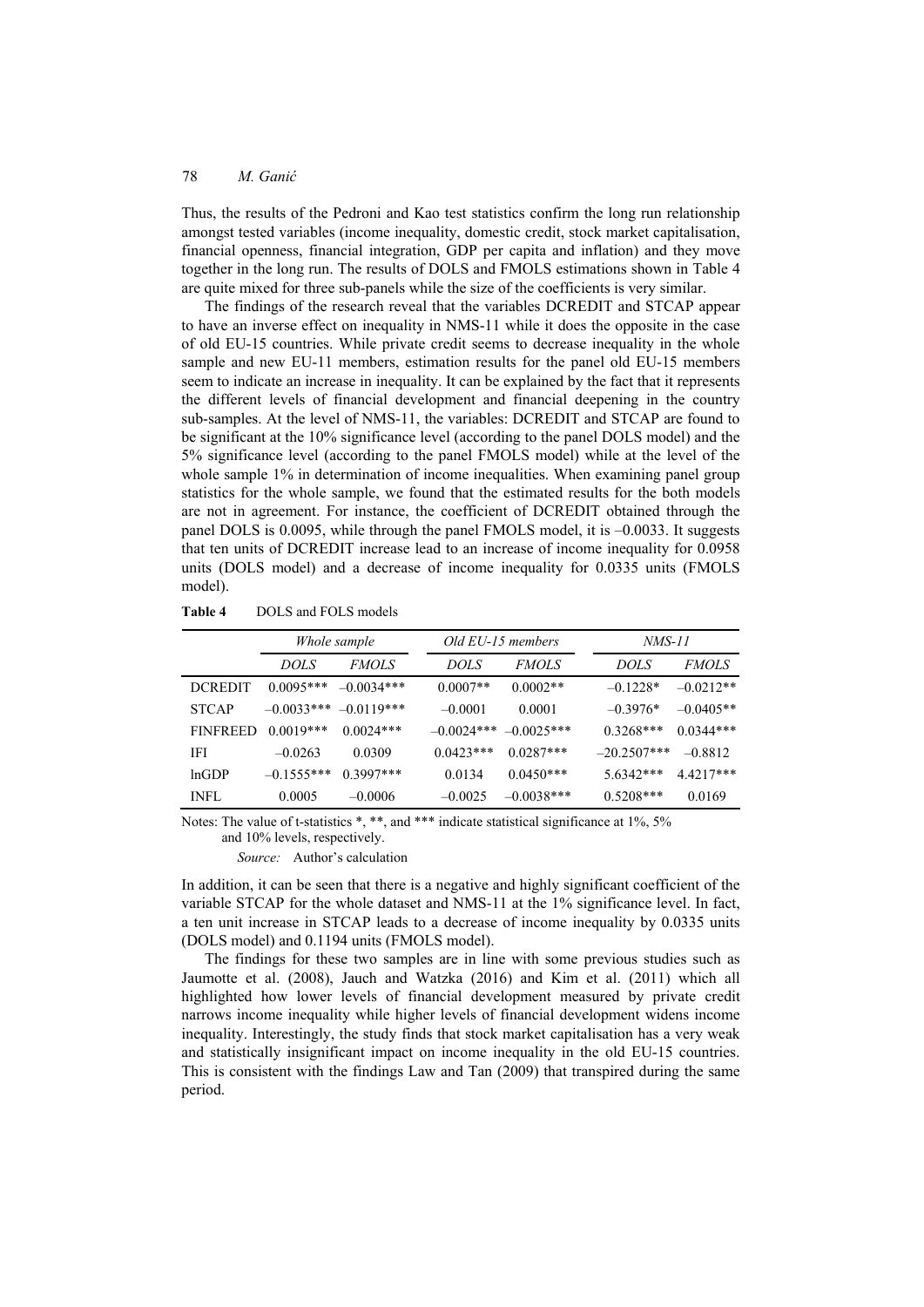Note, however, that our main explanatory variable IFI is found to be a significant determinant of income inequality at the level of the old EU-15 members and NMS-11 (DOLS model). It implies that a ten unit increase of IFI in old EU-15 members leads to 0.42384 increase of income inequality (according to the panel DOLS model) and 0.028757 units (according to the panel FMOLS model). However, the panel DOLS and panel FMOLS estimated results are not in agreement for new 11 EU members because only the panel DOLS results are statistically significant.

These findings for the old EU-15 members and NMS-11 (DOLS models) seem to be consistent with the initial hypothesis that the rise of IFI tends to increase income inequality as found in the studies done by Kunieda et al. (2011), Erauskin and Turnovsky (2017) and Inekwe et al. (2019). The findings from the whole sample related to the IFI variable indicates an insignificant relationship because the sample also covers European transition countries with limited levels of IFI. Thus, the main explanatory variable is shown as statistically significant in the DOLS model at the 1% level for the old EU-15 members and NMS-11 and insignificant according to the FMOLS model (NMS-11).

Similarly, as in the whole sample and NMS-11, two variables, financial openness and GDP per capita, in the both models (FMOLS and DOLS) are shown at the 1% significance level when determining income inequalities. When more closely examining estimation results, one will note that the variable financial openness has a positive relationship with variations in income inequality and GDP per capita in the whole sample and a negative relationship in the old EU-15 members at the 1% significance level. Here we see that high financial freedom (in old EU-15 members) tends to reduce income inequality (though not so significant) and increase income inequality in the whole sample while the findings are quite mixed and ambiguous for new 11 EU members. This is consistent with the earlier findings of Bumann and Lensink (2016).

At the level of the whole dataset, the lnGDP control variable was found to be significant in determining income inequality at 1% as well as for the NMS-11 and the old EU-15 members (DOLS). This is consistent with some of the earlier studies by Law and Tan (2009), Jung and Kim (2018), Mihaylova (2015), Buba et al. (2019) and Kunieda et al. (2011). The findings for the control variable INFL are somewhat mixed and unclear. For instance, at the level of the whole dataset, the variable of INFL is not shown as statistically significant while interestingly, at the same time, it does show a negative relationship.

There are a few conclusions that one can reach from our findings. First, one can conclude that income inequality is determined by the growth of domestic credit and stock-exchange markets and that generally their increases lead to an increase of income inequality (growth of domestic credit) and a decrease of income inequality (stock-exchange markets). It appears these realities have an inverse effect on NMS-11 countries and positive effect on old EU-15 countries. This is consistent with some of the previous that conducted studies (Banerjee and Newman, 1993; Galor and Zeira, 1993) that financial development decreases income inequality in the long-term with some exceptions in earlier stages of development (Greenwood and Jovanovic, 1990). Secondly, financial freedom tends to decrease income inequality, and thirdly, increases in levels of IFI lead to widened income inequality and/or higher income disparity.

Also, the study provides evidence that European transition countries show no signs of significant progress regarding levels of financial integration and financial development. They have been found to not be well integrated with the rest Europe. One possible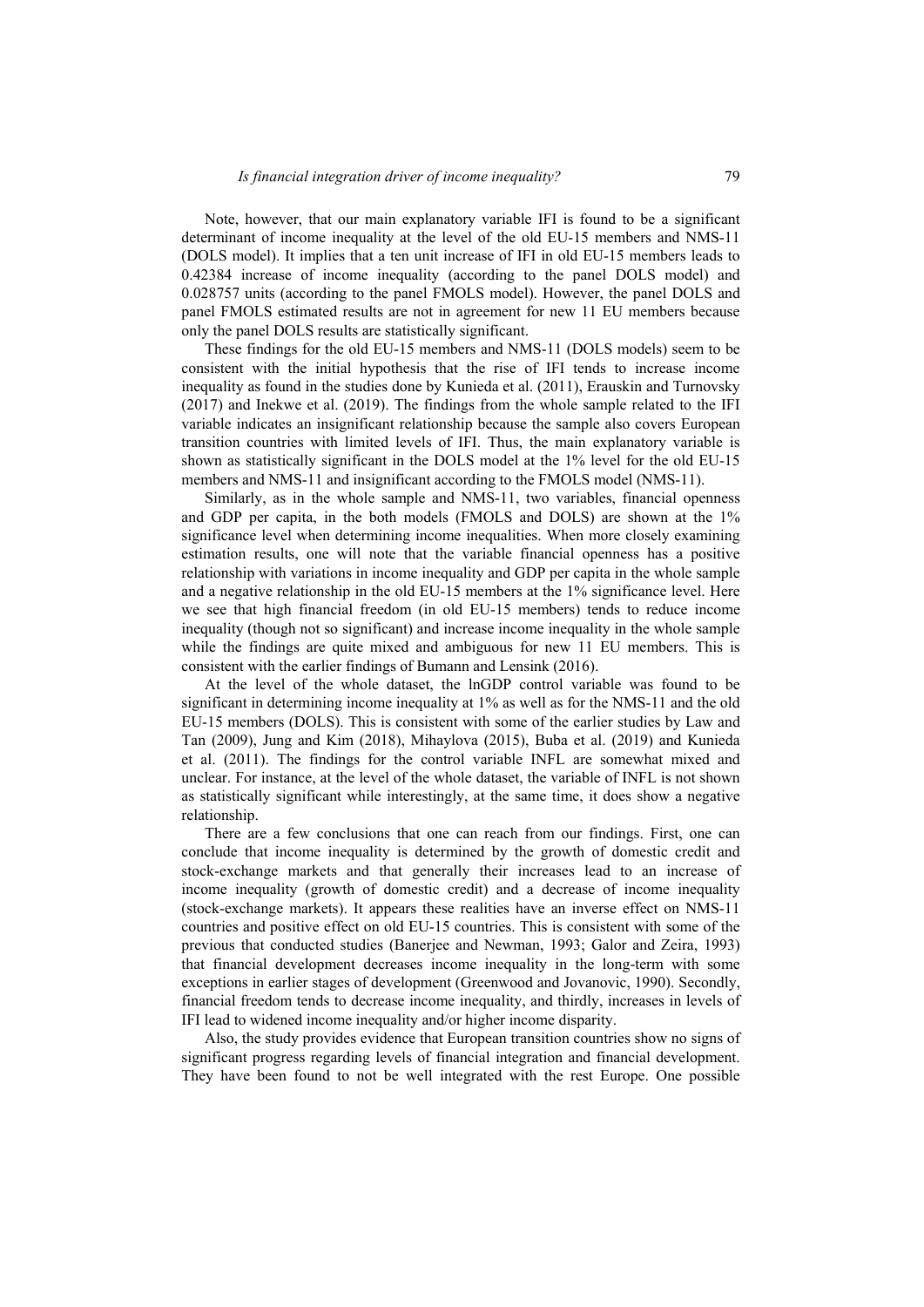explanation for this is related to the fact that the financial markets of the European transition countries are strongly dominated by the banking sector. Therefore, one can argue that these countries should strive for the type of development that would move them to a more market-oriented phase as similarly found in the works of Asteriou et al. (2014) and Cevik and Carro (2020). This phase is characterised by the development of stock-exchange markets while the banking sector nonetheless remains the most dominant source of capital. In order to determine how far from reaching this level of financial development the European transition countries actually are, this study focused on the inter-relationships between financial integration and income inequality that have been less explored in NMS-11 countries and European transition countries. Although the European transition countries are not all at the same level in term of overall development, we found that they are all very similar in terms of their levels of financial development and the early stage of financial integration and financial development.

## **5 Conclusions**

This study explored the financial integration-inequality nexus in Europe. It pointed out some of the most important issues related to their financial development and offered possible solutions and policy recommendations for the respective officials. This research focused on the complex market of European transition and post-transition countries and includes old EU-15 countries in order to better understand the financial integration-inequality nexus in European transition and post-transition markets. The research results indicate that income inequality is related to levels of financial development across the analysed countries. However, it is important to note here that this implication is restrained by the limited levels of financial development and integration in European transition countries. The study found that a country with relatively lower levels of IFI (NMS-11) experience less income inequality while a country more integrated in international financial flows experiences great inequality in long-run (old EU-15 countries). The results also confirm that the growth of private credit and financial integration raise inequality which has already been established in previous research.

The impact of financial development on income inequality is generally statistically significant but also economically very small as well as for financial openness. This is because it analyses countries with high, middle and low levels of financial development and IFI. Although European transition countries also were included in our research, we found no econometric evidence that it does not necessarily benefit them.

It can be concluded that European transition countries failed to reach a certain level of financial development with limited progress in IFI. The results of this study also confirm that real GDP growth is the most robust conventional determinant of income inequality.

Based on all of this, we concluded that European transition countries' financial markets (credit and stock markets) are still in their rudimentary stages in comparison to those in the old EU-15 countries. As one would expect, both operate at significantly different levels of efficiency.

To summarise: our main conclusion is that government policies, especially in NMS-11 countries and European transition countries, should continue to prioritise further financial market (credit and stock markets) reforms and that financial institutions that are vital to development of a country's financial sector and ultimately economic growth. The focus of possible reform should be given to support of financial and capital market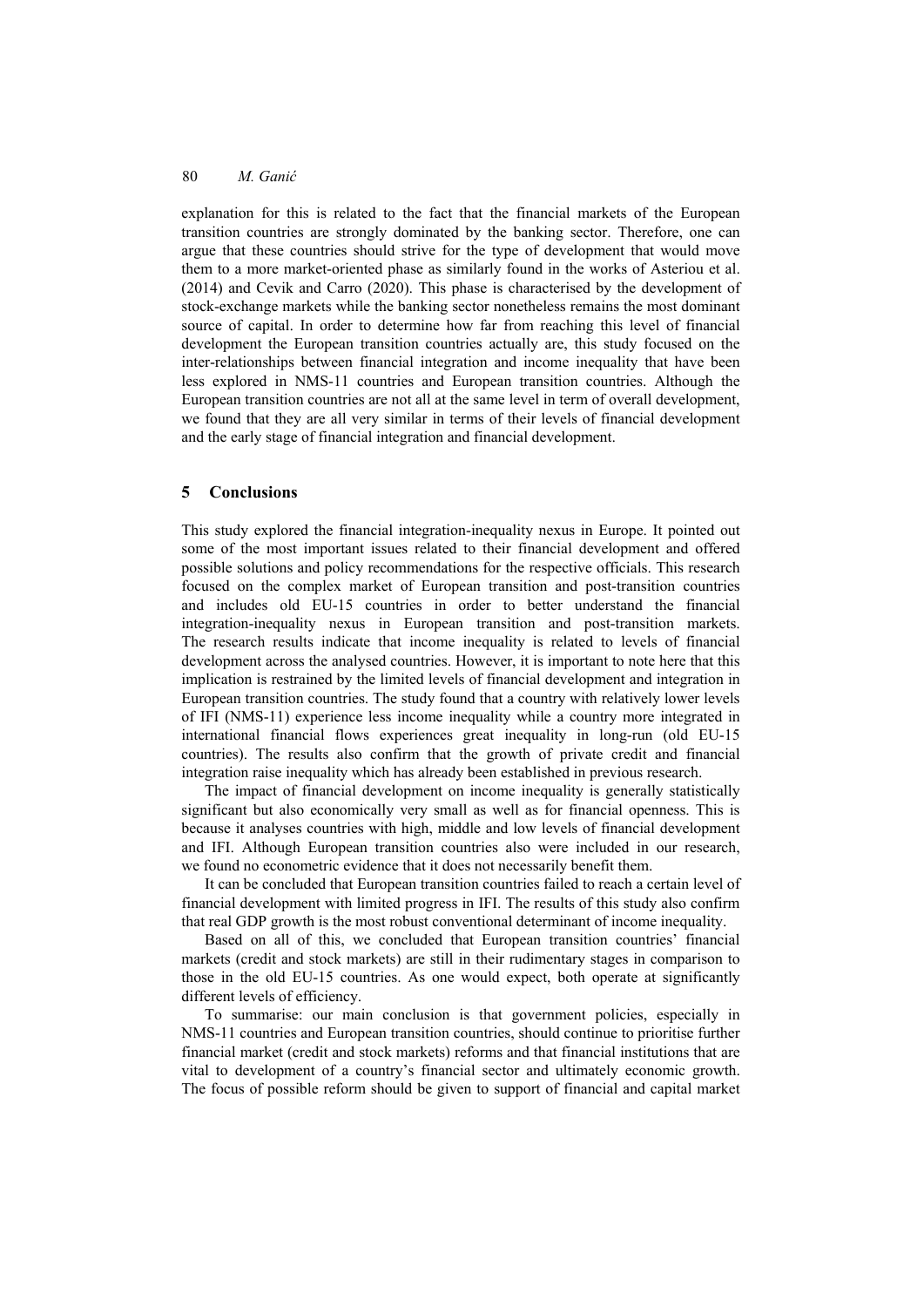development, reduce government influence on the allocation credit, increase openness to foreign competition, reduce the level of government intervention in banks and other financial firms through direct and indirect ownership, support wider access to financial services and towards the poor in society and income equality. Additionally, further financial openness in European transition countries and NMS-11 countries is necessary because this has been shown to have a positive effect on reducing income inequality.

### **References**

- Adams, S. and Klobodu, E.K.M. (2017) 'Capital flows and the distribution of income in Sub-Saharan Africa', *Economic Analysis and Policy*, September, Vol. 55, No. C, pp.169–178, DOI: 10.1016/j.eap.2017.05.006.
- Akan, Y., Koksel, B. and Destek, M.A. (2017) 'The financial Kuznets curve in European Union', *EconWorld2017@RomeProceedings*, Rome, Italy, 25–27 January.
- Ang, J.B. (2008) *Finance and Inequality: the Case of India*, Discussion Paper No. 8, pp.1–25, Monash University, Department of Economics.
- Arteta, C., Eichengreen, B. and Wyplosz, C. (2001) *When Does Capital Account Liberalization Help More Than it Hurts?*, Technical Report, National Bureau of Economic Research.
- Asteriou, D., Dimelis, S. and Moudatsou, A. (2014) 'Globalization and income inequality: a panel data econometric approach for the EU-27 countries', *Economic Modelling*, Vol. 36, No. C, pp.592–599.
- Baek, I. and Shi, Q. (2016) 'Impact of economic globalization on income inequality: developed economies vs. emerging economies', *Global Economy Journal*, Vol. 16, No. 1, pp.49–61.
- Baiardi, D. and Morana, C. (2018a) 'The financial Kuznets curve: evidence for the Euro area', *Journal of Empirical Finance*, December, Part B, Vol. 39, No. C, pp.265–269.
- Baiardi, D. and Morana, C. (2018b) 'Financial development and income distribution inequality in the euro area', *Economic Modelling*, Vol. 70, No. C, pp.40–55, Elsevier.
- Banerjee, A.V. and Newman, A.F. (1993) 'Occupational choice and the process of development', *J. Polit. Econ.*, April, Vol. 101, No. 2, pp.274–298.
- Bigsten, A. and Levin, J. (2000) *Growth, Income Distribution and Poverty: a Review*, Working Paper in Economics No. 32, Department of Economics, Göteborg University [online] http://swopec.hhs.se/gunwpe/papers/gunwpe0032.pdf (accessed 25 October 2019).
- Bruno, G., Crinò, R. and Falzoni, A. (2004) *Foreign Direct Investment, Wage Inequality, and Skilled Labor Demand in EU Accession Countries*, WP No. 154, Centre for Knowledge, Internationalization and Technology Studies, Universita' Bocconi.
- Buba, S., Ishak, S. and Noor, M.Z. (2019) 'The determinants of income inequality in Europe: do trade liberalisation and financial liberalisation matter?', *Jurnal Ekonomi dan Studi Pembangunan*, Vol. 11, No. 1, pp.40–55.
- Bumann, S. and Lensink, R. (2016) 'Capital account liberalization and income inequality', *Journal of International Money and Finance*, March, Vol. 61, No. C, pp.143–162.
- Cevik, S. and Carro, C.C. (2020) *Taking Down the Wall: Transition and Inequality*, IMF Working Paper, WP/20/32.
- Chen, J. and Quang, T. (2012) 'International financial integration and economic growth: new evidence on threshold effects', *Economic Modelling*, Vol. 42, No. C, pp.475–489, Elsevier, https://doi.org/10.1016/j.econmod.2014.06.011.
- Cornia, G.A. and Court, J. (2001) *Inequality, Growth and Poverty in the Era of Liberalization and Globalization*, Policy Brief No. 4, World Institute for Development Economic Research, The United Nations University [online] http://www.wider.unu.edu/publications/policybriefs/en\_GB/pb4/ (accessed 1 December 2012).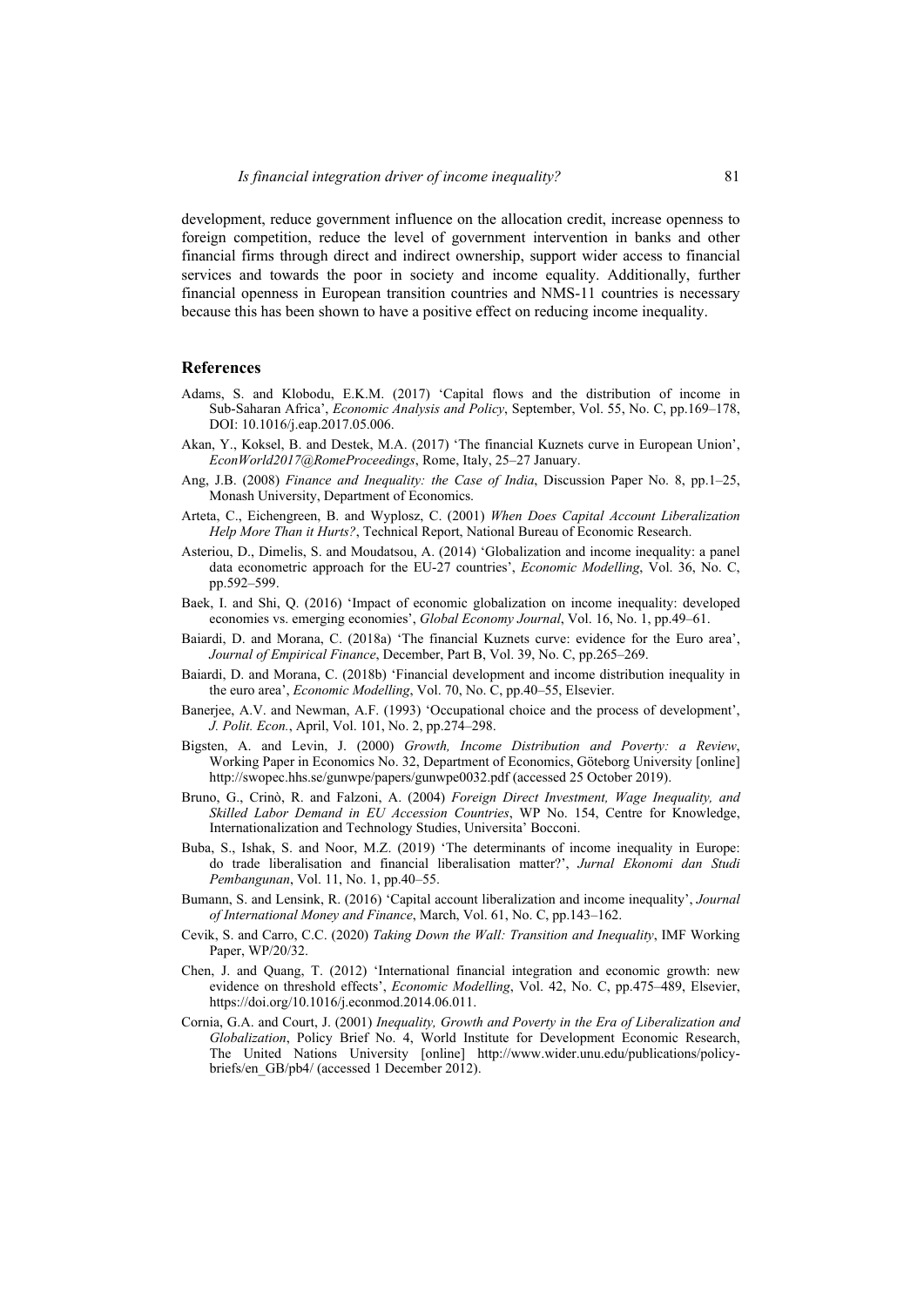- Demirguc-Kunt, A. and Levine, R. (2009) *Finance and Inequality: Theory and Evidence*, World Bank Policy Research Working Paper No. 4967, World Bank, Washington, DC.
- Erauskin, I. and Turnovsky, S.J. (2019) 'International financial integration and income inequality in a stochastically growing economy', *Journal of International Economics*, Vol. 119, No. C, pp.55–74, Elsevier.
- Forbes, K.J. (2000) 'A reassessment of the relationship between inequality and growth', *American Economic Review*, Vol. 90, No. 4, pp.869–880.
- Franco, C. and Gerussi, E. (2010) *Trade, FDI and Income Inequality. Empirical Evidence from Transition Countries*, WP No. 15, Department of Economics, University of Bologna.
- Furceri, D. and Loungani, P. (2015) *Capital Account Liberalization and Inequality*, IMF Working Paper, WP/15/243.
- Galor, O. and Zeira, J. (1993) 'Income distribution and macroeconomics', *Rev. Econ. Stud.*, Vol. 60, No. 1, pp.35–52.
- Giannetti, M., Guiso, L., Jappelli, T., Padula, M. and Pagano, M. (2002) *Financial Market Integration, Corporate Financing and Economic Growth*, European Commission, Economic papers No. 179 [online] https://econpapers.repec.org/paper/eufecopap/0179.htm (accessed 25 October 2019).
- Granger, C. and Newbold, P. (1974) 'Spurious regressions in econometrics', *Journal of Econometrics*, Vol. 2, No. 2, pp.111–120.
- Greenwood, J. and Jovanovic, B. (1990) *Financial Development, Growth, and the Distribution of Income (No. w3189)*, National Bureau of Economic Research.
- Grimalda, G., Barlow, D. and Meschi, E. (2010) 'Varieties of capitalisms and varieties of performances: accounting for inequality in post-Soviet Union transition countries', *International Review of Applied Economics*, Vol. 24, No. 3, pp.379–403.
- Haan, J. and Sturm, J.E. (2016) *Finance and Income Inequality: a Review and New Evidence*, CESifo Working Paper Series No. 6079, SSRN: https://ssrn.com/abstract=2858830.
- Halmos, K. (2011) 'The effect of FDI, exports and GDP on income inequality in 15 Eastern European countries', *Acta Polytechnica Hungarica*, Vol. 8, No. 1, pp.123–136.
- Im, K., Pesaran, H. and Shin, Y. (2003) 'Testing for unit roots in heterogeneous panels', *Journal of Econometrics*, Vol. 115, No. 1, pp.53–74.
- Inekwe, J., Jin, Y. and Valenzuela, M.R. (2019) 'Income inequality, financial flows and political institution: Sub-Saharan African financial network', *Empirical Economics*, February, Springer, DOI: 10.1007/s00181-019-01634-3.l.
- Jauch, S. and Watzka, S. (2016) *Financial Development and Income Inequality: a Panel Data Approach*, No 3687, CESifo Working Paper Series, CESifo Group, Munich.
- Jaumotte, M.F., Lall, M.S. and Papageorgiou, C. (2008) *Rising Income Inequality: Technology, or Trade and Financial Globalization?*, No. 8–185, International Monetary Fund.
- Jung, J.W. and Kim, K. (2018) *Financial Market Integration and Income Inequality*, 20 July, Working Paper No. 18-02, KIEP Research Paper, SSRN: https://ssrn.com/abstract=3299420 or http://dx.doi.org/10.2139/ssrn.3299420.
- Kao, C. (1999) 'Spurious regression and residual-based tests for cointegration in panel data', *Journal of Econometrics*, Vol. 90, No. 1, pp.1–44.
- Kao, C. and Chiang, M-H. (2001) 'On the estimation and inference of a cointegrated regression in panel data', in Baltagi, B.H., Fomby, T.B. and Carter Hill, R. (Eds.): *Nonstationary Panels, Panel Cointegration, and Dynamic Panels (Advances in Econometrics)*, Vol. 15, Emerald Group Publishing Limited, Bingley, pp.179–222 [online] https://doi.org/10.1016/S0731- 9053(00)15007-8.
- Kim, D-H., Lin, S-C. and Suen, Y-B. (2011) 'Nonlinearity between trade openness and economic development', *Review of Development Economics*, Vol. 15, No. 2, pp.279–292.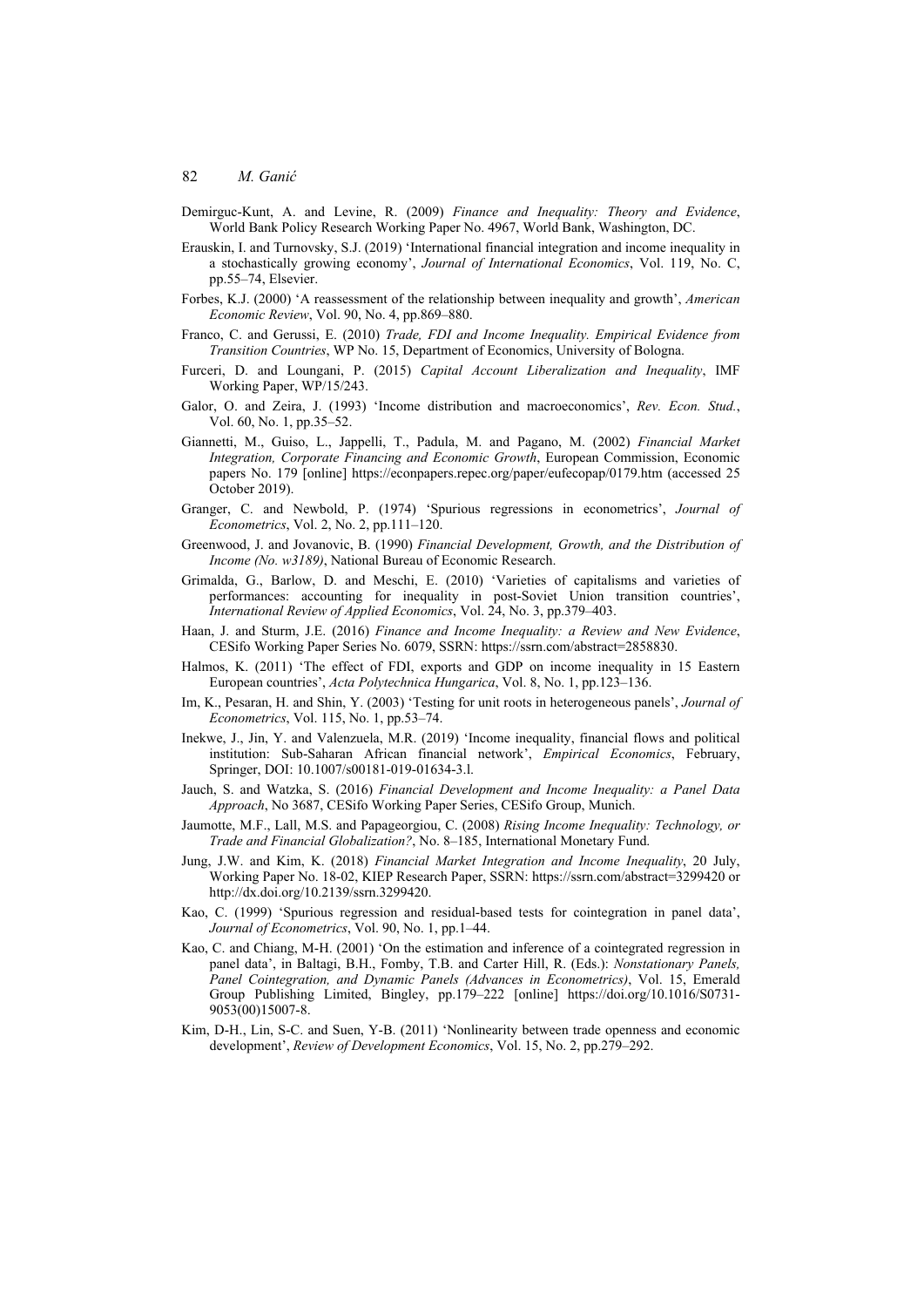- Kunieda, T., Okada, K. and Shibata, A. (2011) *Finance and Inequality: How Does Globalization Change their Relationship?*, MPRA Paper No. 35358.
- Kuznets, S. (1955) 'Economic growth and income inequality', *The American Economic Review*, Vol. 45, No. 1, pp.1–28 [online] http://www.jstor.org/stable/1811581.
- Lane, P.R. and Milesi-Ferretti, G.M. (2007) *Europe and Global Imbalances*, IMF Working Papers, pp.1–59 [online] SSRN: https://ssrn.com/abstract=1007893.
- Larrain, M. (2013) 'Capital account liberalization and wage inequality', *The Review of Financial Studies*, Vol. 28, No. 6, pp.1555–1587.
- Law, S.H. and Tan, H.Y.B. (2009) 'The role of financial development on income inequality in Malaysia', *Journal of Economic Development*, Vol. 34, No. 2, pp.153–168.
- Maddala, G.S. and Wu, S. (1999) 'Comparative study of unit root tests with panel data and a new simple test', *Oxford Bulletin of Economics and Statistics*, Vol. 61, pp.631–652.
- Mihaylova, S. (2015) 'Foreign direct investment and income inequality in central and eastern Europe', *Theoretical and Applied Economics*, Vol. 22, No. 2(603), pp.23–42.
- Mills, M. (2009) 'Globalization and inequality', *Eur. Sociol. Rev.*, Vol. 25, No. 1, pp.1–8.
- Nafziger, E.W. (1997) *The Economics of Developing Countries*, Pearson College Division, Upper Saddle River.
- Osada, M. and Saito, M. (2010) *Financial Integration and Economic Growth: an Empirical Analysis Using International Panel Data from 1974–2007*, Bank of Japan Working Paper Series 10-E-5, Bank of Japan.
- Pedroni, P. (1999) 'Critical values for cointegration tests in heterogeneous panels with multiple regressors', *Oxford Bulletin of Economics and Statistics*, Vol. 61, No S1, pp.653–670.
- Pedroni, P. (2004) 'Panel cointegration: asymptotic and finite sample properties of pooled time series tests with an application to the PPP hypothesis', *Econometric Theory*, Vol. 20, No. 3, pp.597–625, doi:10.1017/S0266466604203073.
- Phillips, P.C.B. (1986) 'Understanding spurious regressions in econometrics', *Journal of Econometrics*, Vol. 33, No. 3, pp.311–340, Elsevier.
- Quinn, D.P. and Toyoda, M. (2008) 'Does capital account liberalization lead to growth?', *Review of Financial Studies*, Vol. 21, No. 3, pp.1403–1449.
- Rehman, H., Khan, S. and Ahmed, I. (2008) 'Income distribution, growth and financial development: a cross-countries analysis', *Pakistan Economic and Social Review*, Vol. 46, No. 1, pp.1–16.
- Satti, S.L., Mahalik, M.K., Bhattacharya, M. and Shahbaz, M. (2015) *Dynamics of Income Inequality, Finance and Trade in Kazakhstan: Empirical Evidence from a New Transition Economy with Policy Prescriptions*, Vol. 15, No. 36, Pp.1–40, Discussion paper/Monash University, Department of Economics, Clayton, ZDB-ID 2272750-4.
- Shahbaz, M. and Islam, F. (2011) 'Financial development and income inequality in Pakistan: an application of ARDL approach', *Journal of Economic Development*, Vol. 36, No. 1, pp.35–58.
- Solt, F. (2009) 'Standardizing the world income inequality database', *Soc. Sci. Quart.*, Vol. 90, No. 2, pp.231–242.
- Solt, F. (2019) *Measuring Income Inequality across Countries and Over Time: the Standardized World Income Inequality Database*, SWIID Version 8.1, May.
- Strange, S. (1996) *The Retreat of the State: the Diffusion of Power in the World Economy*, Cambridge University Press, Cambridge.